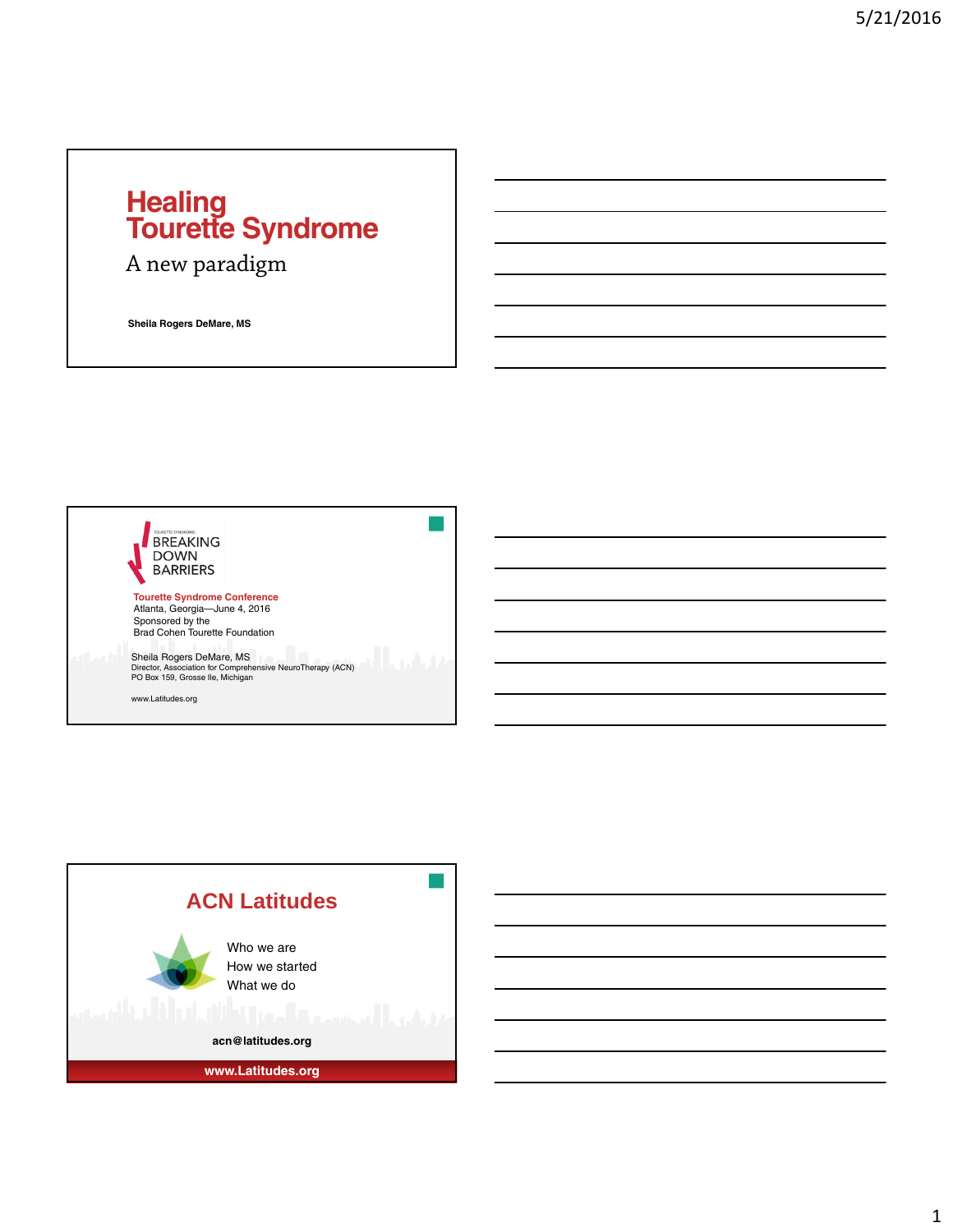| <b>ACN's advisory board</b>                                                                                                                                                                                                                                                                                                                                                                                                                        |           |
|----------------------------------------------------------------------------------------------------------------------------------------------------------------------------------------------------------------------------------------------------------------------------------------------------------------------------------------------------------------------------------------------------------------------------------------------------|-----------|
| Mary Ann Block, MD; Integrative medicine<br>Marne Glaser, MA; Electromagnetic Safety<br>Christopher Grayson, MBA; Research compliance<br>James Greenblatt, MD; Psychiatry<br>Helen Irlen, MA; Scotopic sensitivity<br>Ricki Linksman, MEd; Accelerated learning<br>Siegfried Othmer, PhD; EEG Biofeedback<br>William Rea, MD; Environmental medicine<br>Sherry Rogers, MD; Environmental medicine<br>William Shaw, MD; Laboratory research/testing | Continued |

#### **ACN's advisory board,** *continued*

William Shrader, MD; Environmental medicine Vijendra Singh, PhD; Neuroscience & Immunology Dana Ullman, MPH; Homeopathy Judith R Ullman, ND; Homeopathy William Walsh, PhD; Orthomolecular Medicine and Research Mona Wimmer; Behavioral Interventions Rose Winter, AIA; Green Building and LEED Certification Mark Young, PhD; Psychology Marshall Zaslove, MD; Neurology/Psychiatry

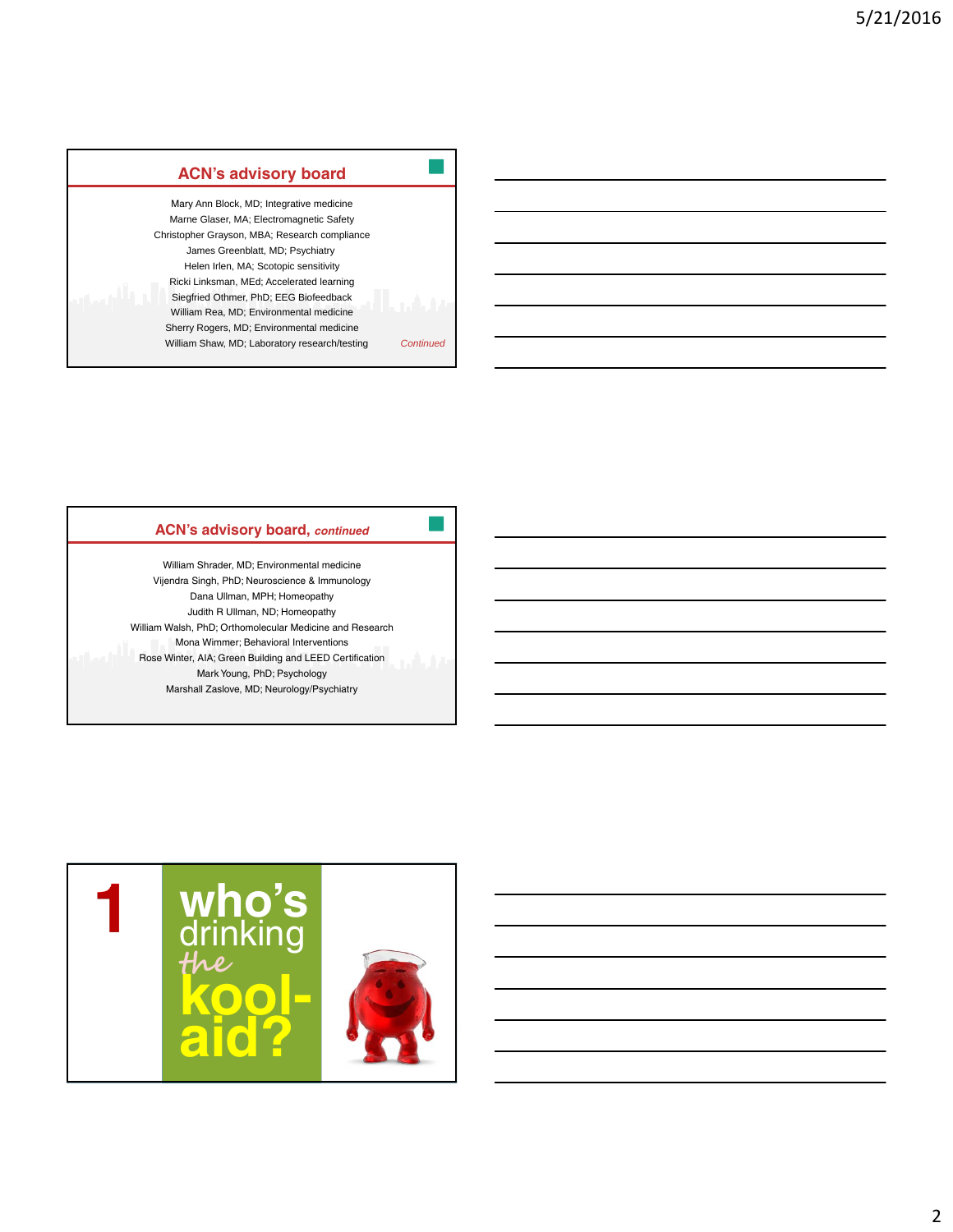

"You have Tourette Syndrome..."

#### **Classic advice on Tourette syndrome**

- Tourette's is genetic and there is no cure
- **Try to reduce stress**
- Tics will mysteriously come and go: waxing & waning
- **Tell teachers, friends and family**
- Medications are available, but the side-effects can be worse than the tics themselves
- **Remember, no one ever died from Tourette syndrome**

#### *Did you know?*

#### Tourette syndrome is a **genetic and environmental** disorder.

Hoekstra PJ, Dietrich A, Edwards MJ, et al. "Environmental Factors in Tourette Syndrome: *Neurosci Biobehav Rev*. 2013 Jul;37(6):1040-9.

Mathews CA, Grados MA. "Familiality of Tourette syndrome, OCD, and ADHD: heritability analysis in a large sib-pair sample." *J Am Acad Child Adolesc Psychiatry*. 2011 Jan; 50(1):46-54

Hoekstra PJ, Dietrich A, Edwards MJ, et al "Clinical differences between subjects with familial and non-familial Tourette's syndrome: a case series. *Int J Psychiatry Med* 1998;28(3):341-51.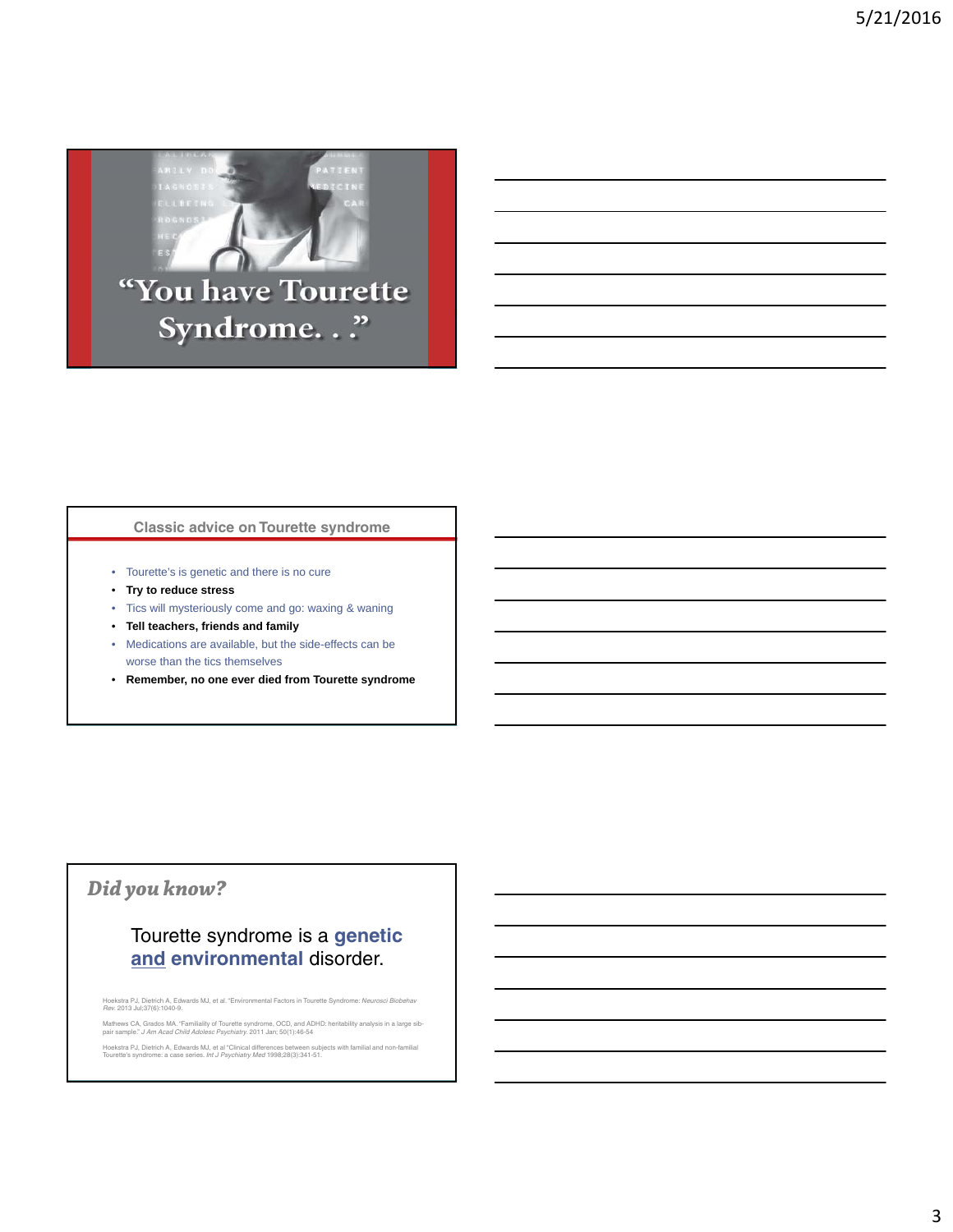### **Genetics loads the gun. . .**  *There's a saying:*



**and the environment pulls the trigger.**

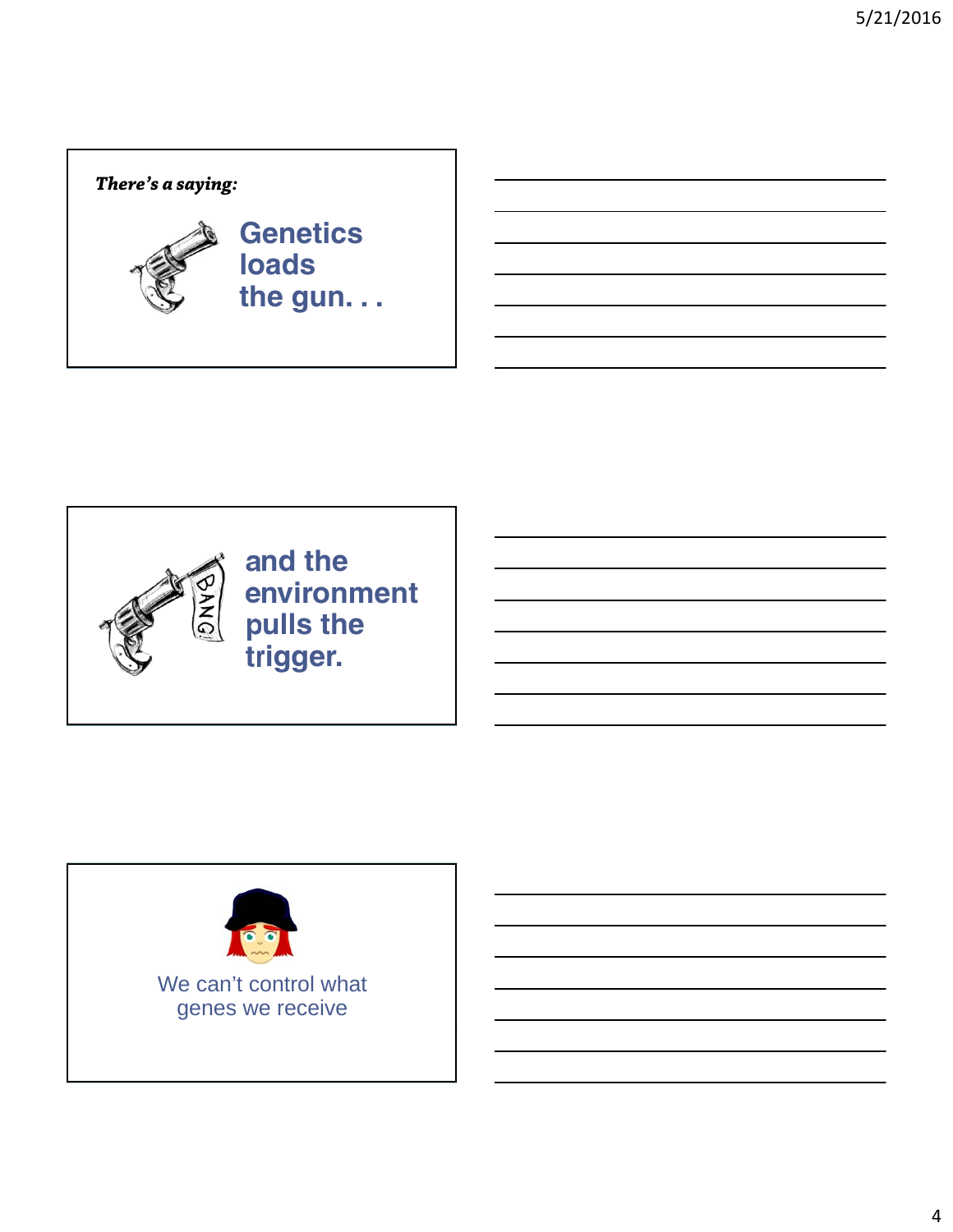

But we can change our environment.

## **Don't**

let your child hear comments from the doctor like: **"**Your son **has Tourette syndrome** and **there is no cure."**

> **"**Why would you tell us to lie to our children? **There is no cure—that's the truth!"** *-- A concerned mother and*

> > *Tourette association advocate*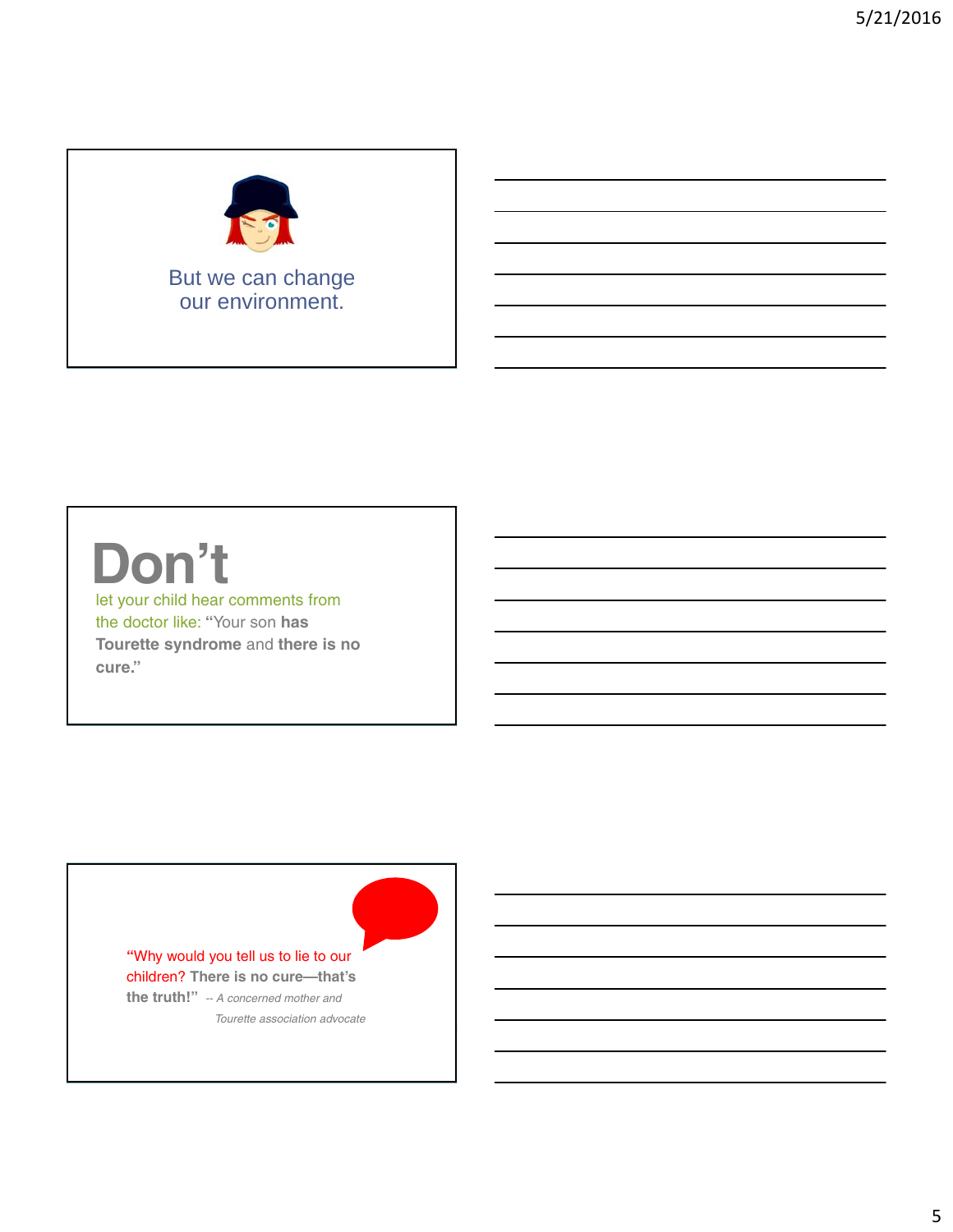"Have you **contacted** the National TSA or similar organizations or talked with **Tourette** parents . . . because **you have it all wrong."**

**May 2016**

I was the "liaison" on alternative therapies to the Tourette Syndrome Association for several years.

I am also in regular contact with patients, families, and physicians regarding Tourette's.



**Sheila Roger Demare** *Director, Association for Comprehensive NeuroTherapy www.Latitudes.org*

## **Don't**

believe that tics and Tourette's are **only genetic** and there's **nothing you can do** except medicate.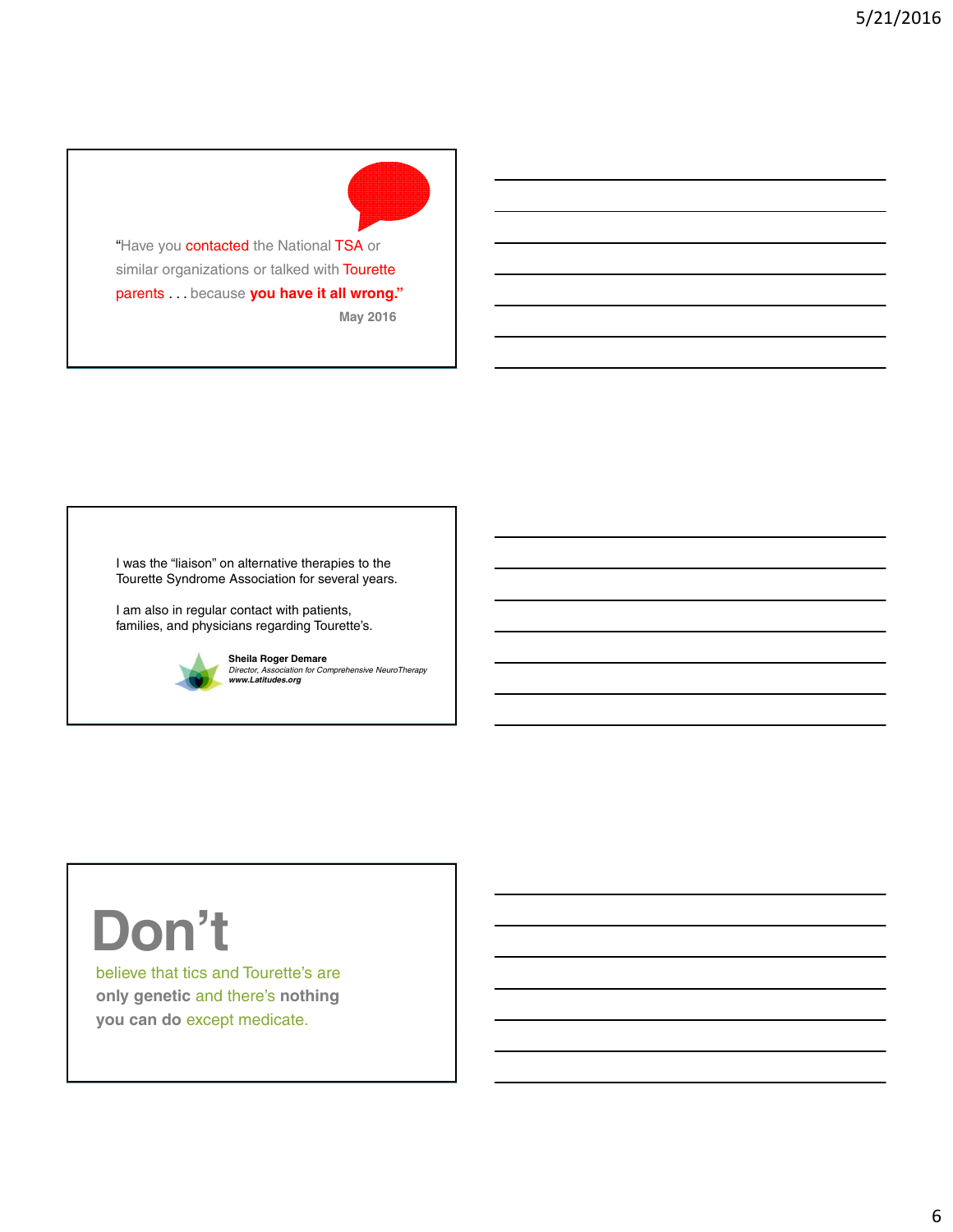### **Do**

look at tics as **symptoms** of a **body imbalance** that needs to be addressed and **fixed**, not just something to be subdued with drugs.

### *of the*  **environment The role**

 $\overline{\mathbf{2}}$ 

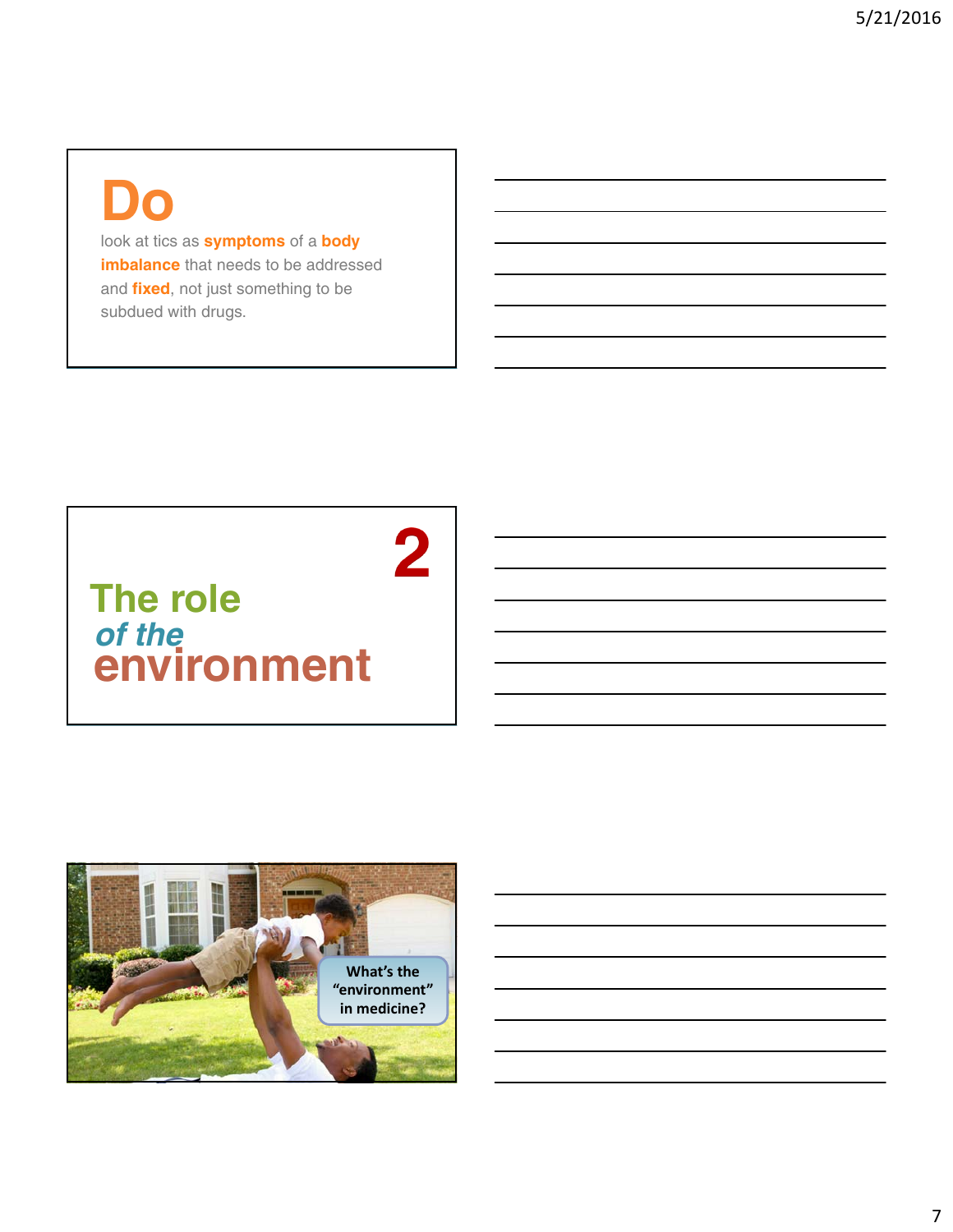#### The term environment includes:

Physical, chemical, biological, and social influences

- **Parental health / prenatal conditions / delivery**
- **Food and drink**
- **Infection**
- **Chemicals and drugs; odors, fragrances**
- **Allergens, pollens, dust, molds, dander**
- **Seasons / temperature change**
- **Indoor environments**
- **Stress / thoughts / emotion**
- **Sensory input**



**Environmental medicine:** Addresses adverse reactions to an environmental excitant in **air, food, water, and drugs;** these are frequently found in the **home, work, school, and play environments.**

Exposures to these agents may adversely affect one or more organ systems and this effect is **commonly not recognized by individuals and their physicians.**

> **American Academy of Environmental Medicine www.aaemonline.org**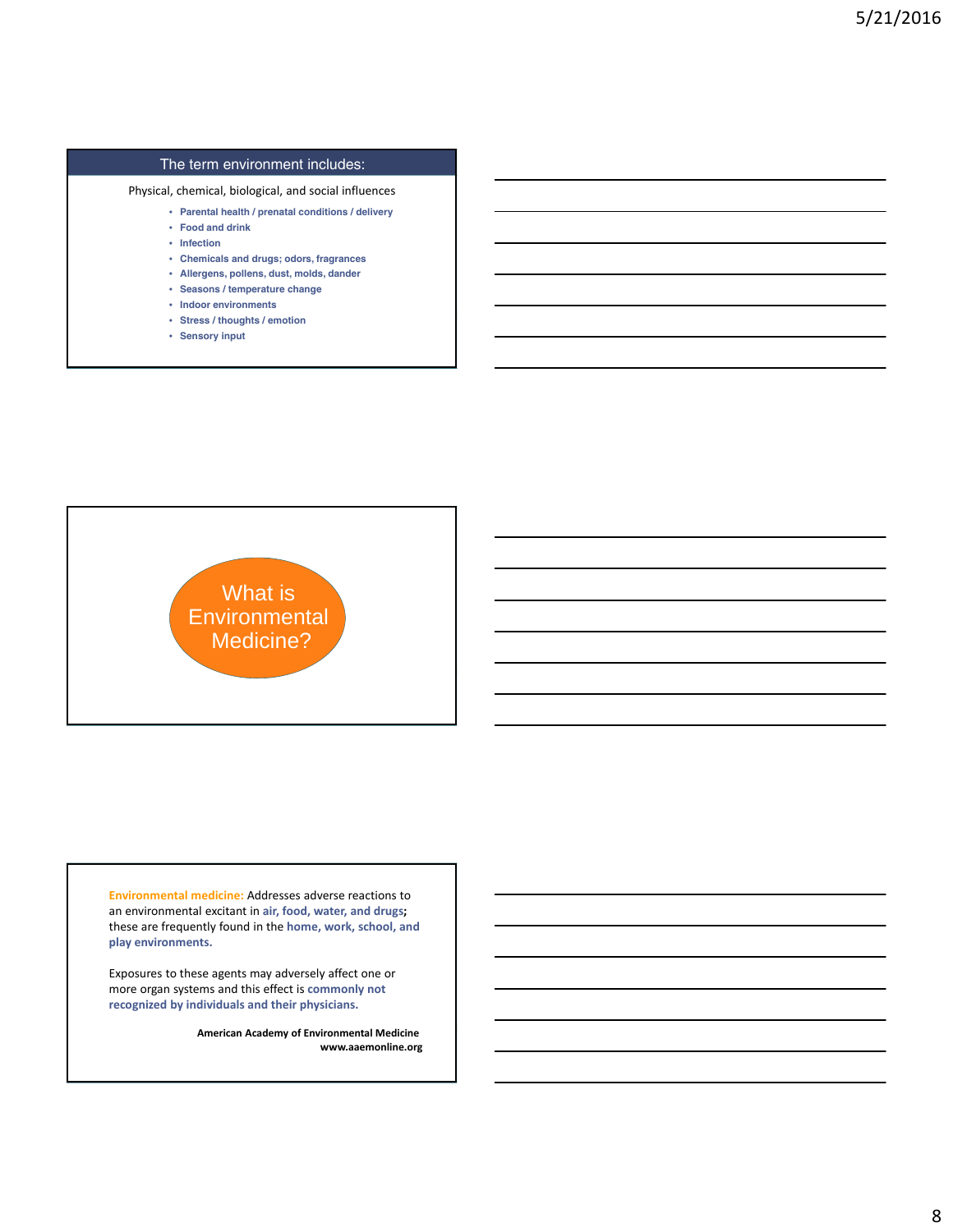#### Research on Tourette's and the environment

- A summary of current findings
- What's missing?

1. Some of our slides in this presentation show the results of searches on PubMed.gov in May 2016

- **2. The # of articles shown is greater than the actual number of studies that focus on that topic**
- 3. The graphs were developed to give a comparison of current medical conditions and related research interest

#### Research interest

The environment Movement disorders ADHD Autism **Tourette**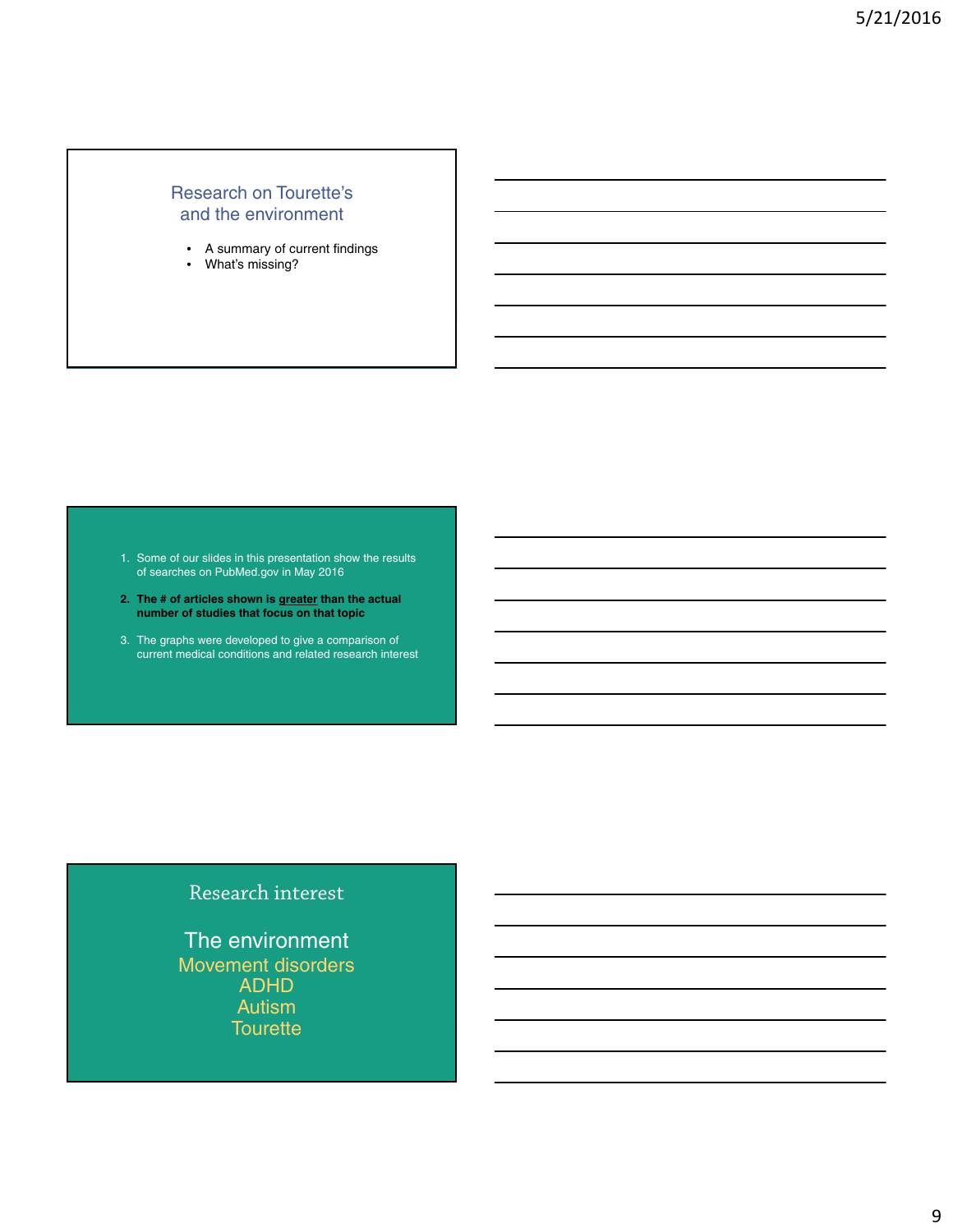





**Pesticides** Movement disorders ADHD Autism **Tourette** 



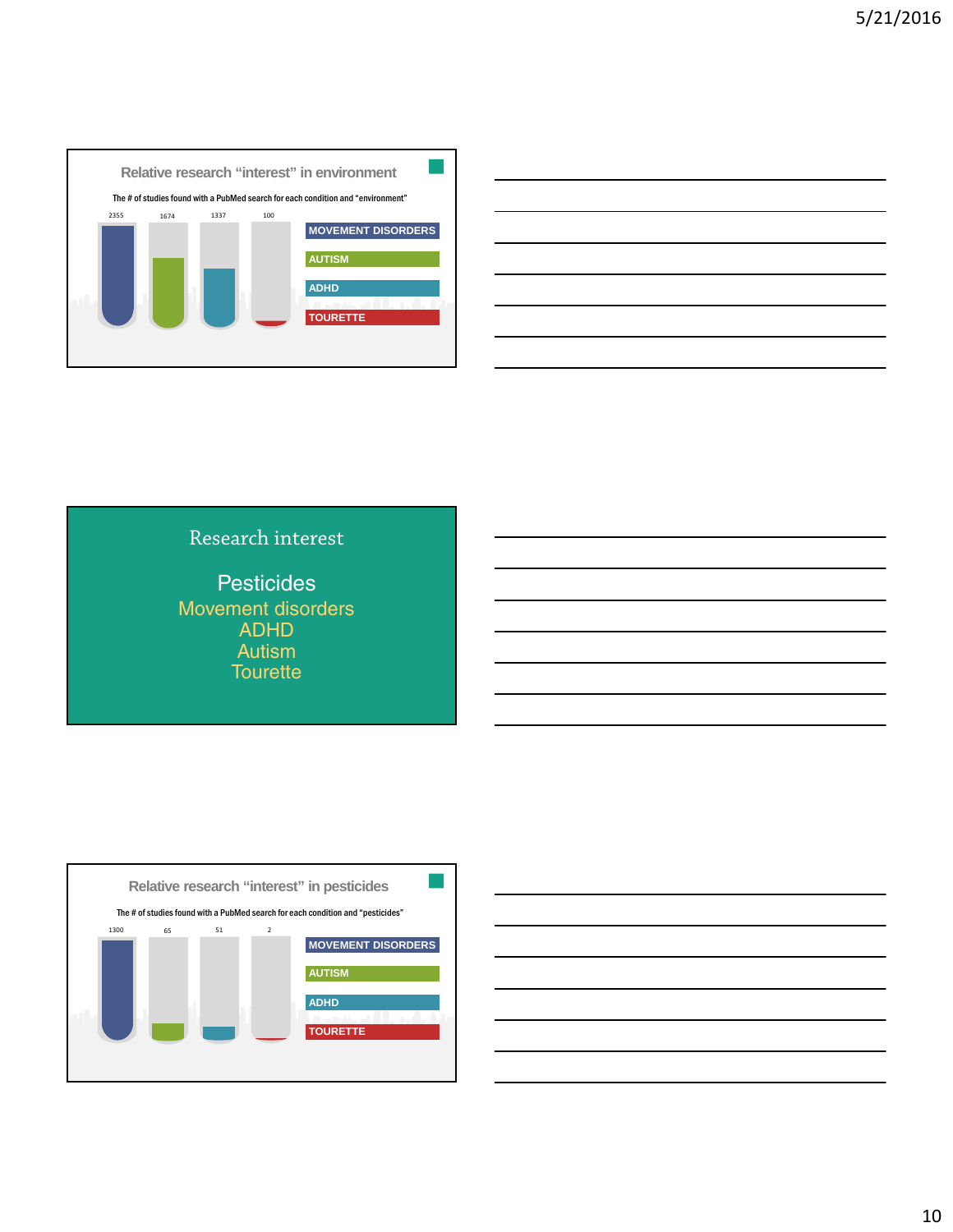#### **The patient's exposure history**

- Home, school, office
- A/C and heating system
- Bedroom
- Pets
- Personal care products
- Geographic area and pollens
- Dust and mold exposures
- **Hobbies**, lifestyle
- Chemicals, foods, addictions Activity level, medication use
- Stress, emotional issues

**Dr. Albert Robbins**





"First, do no harm."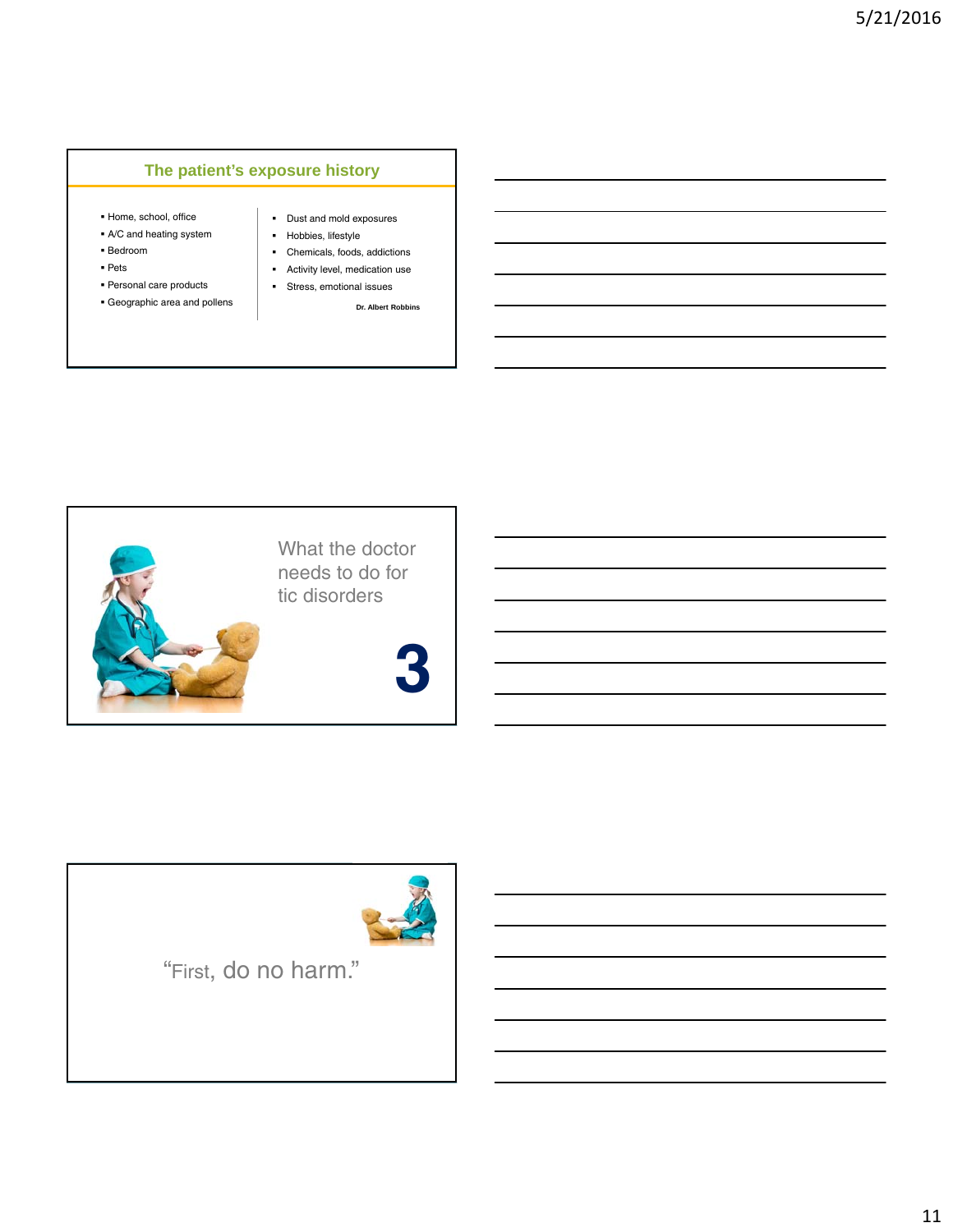

#### Examine and evaluate



"Allergic individuals may not tolerate chemicals or drugs well, due to detoxification problems, systems overload, and multiple environmental intolerances." Dr. Albert Robbins



Without an environmental history

Environmental cause(s) may be missed

- The treatment prescribed may be inappropriate
- The causes and aggravating factors will continue, and the illness may progress and become irreversible

Albert Robbins, DO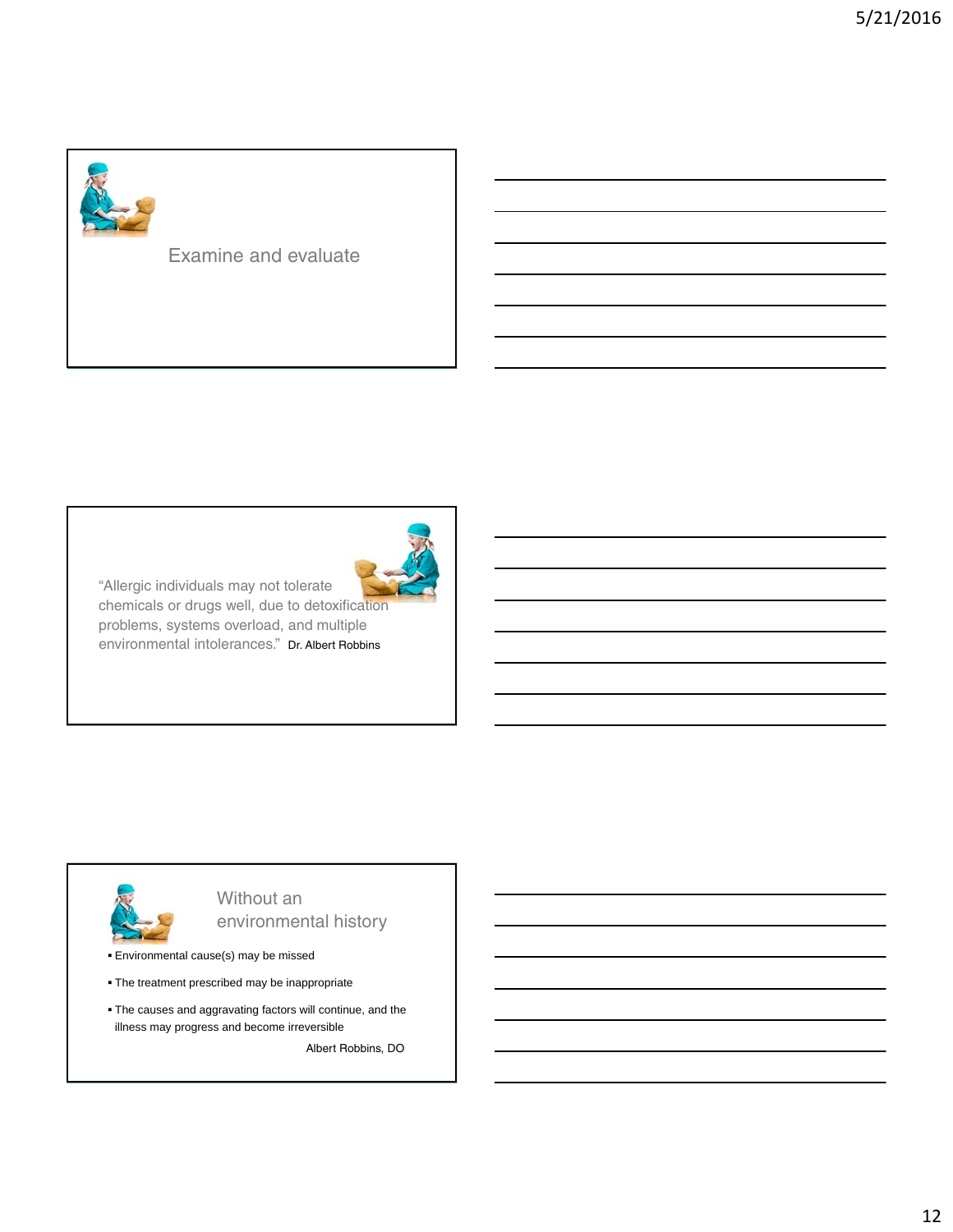



- Depression
- Learning problems
- Sensory disorders
- Anxiety
- Personality disorders
- Oppositional defiant disorder
- Sleep disorders
- Migraine

#### Lab tests to consider: Albert Robbins, DO

- Allergy evaluation
- Nutritional evaluation
- Toxic metals evaluation
- ASO titers for hidden Strep
- Test for other infections
- Stool studies for parasites/yeast
- Urinalysis
- Immune studies
- Thyroid studies • C-reactive protein (CRP)
- Comprehensive metabolic panel
- Complete blood count
- Total IgE and IgA
- Copper
- Ceruloplasmin
- *Select tests based on clinical evaluation*

13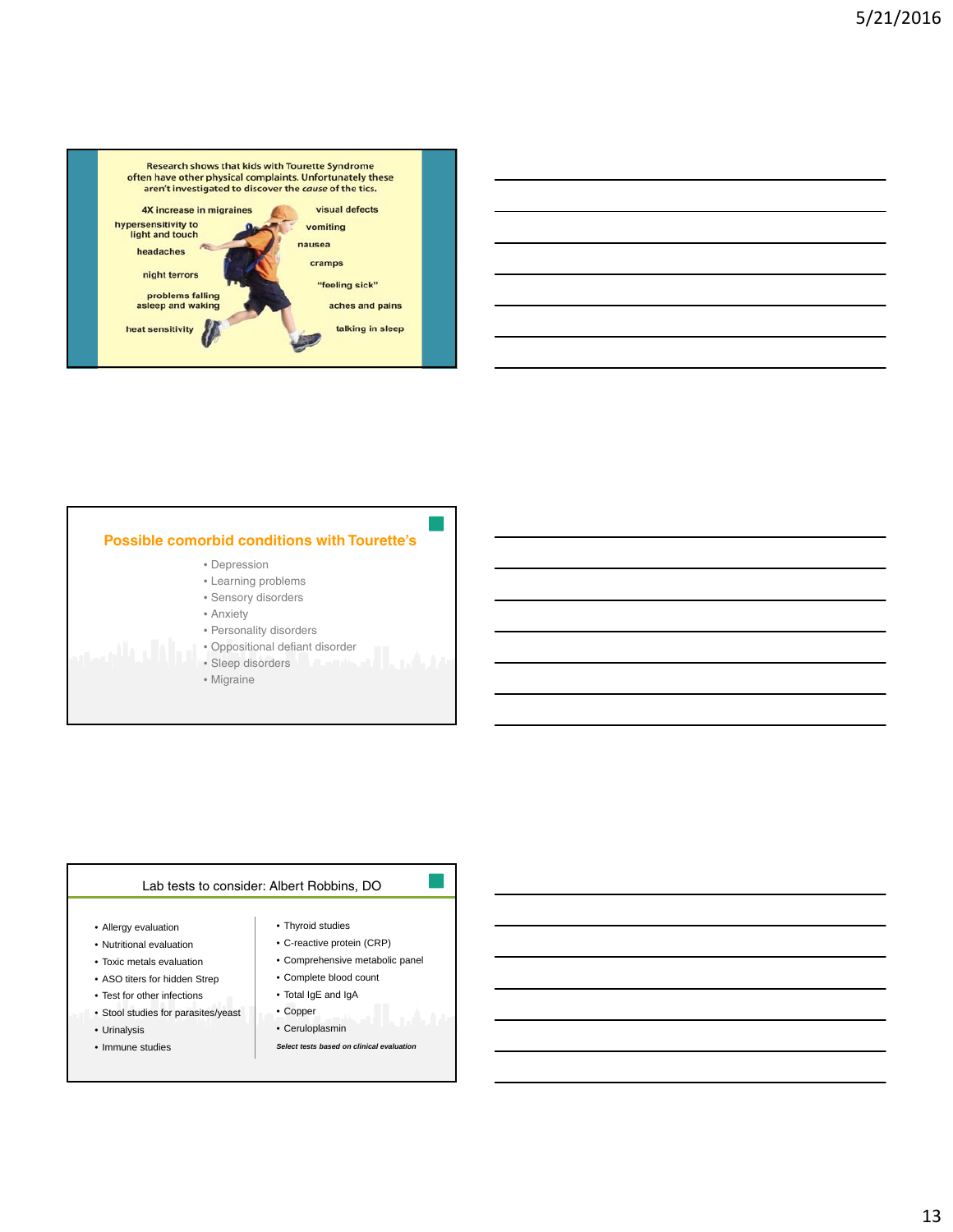Recommendations by William Shaw, PhD Director, Great Plains Laboratory

- People with Tourette's, OCD, ADHD and/or chronic tic disorders may also have allergies, anxiety, autoimmune disease, chronic pain, eating disorders, headaches, cognitive difficulties, restless leg syndrome, and/or poor immunity
- These conditions are typically associated with oxidative stress, mineral deficiency, and microbial imbalance

#### Lab tests to consider: William Shaw, PhD

#### *Priority* **Recommended Recommended**

- GPL-TOX Toxicology panel
- Glyphosate
- Organic acids test
- Metals hair test
- Copper / zinc profile
- Streptococcus antibodies profile
- Igg food allergy test + candida
- Advanced cholesterol profile

| nmended |
|---------|
|---------|

- Inhalant allergy test
- Food allergy test
- Comprehensive stool analysis • Comprehensive fatty acids test
- Gluten/casein peptides test
- Amino acids urine test
- Vitamin D test



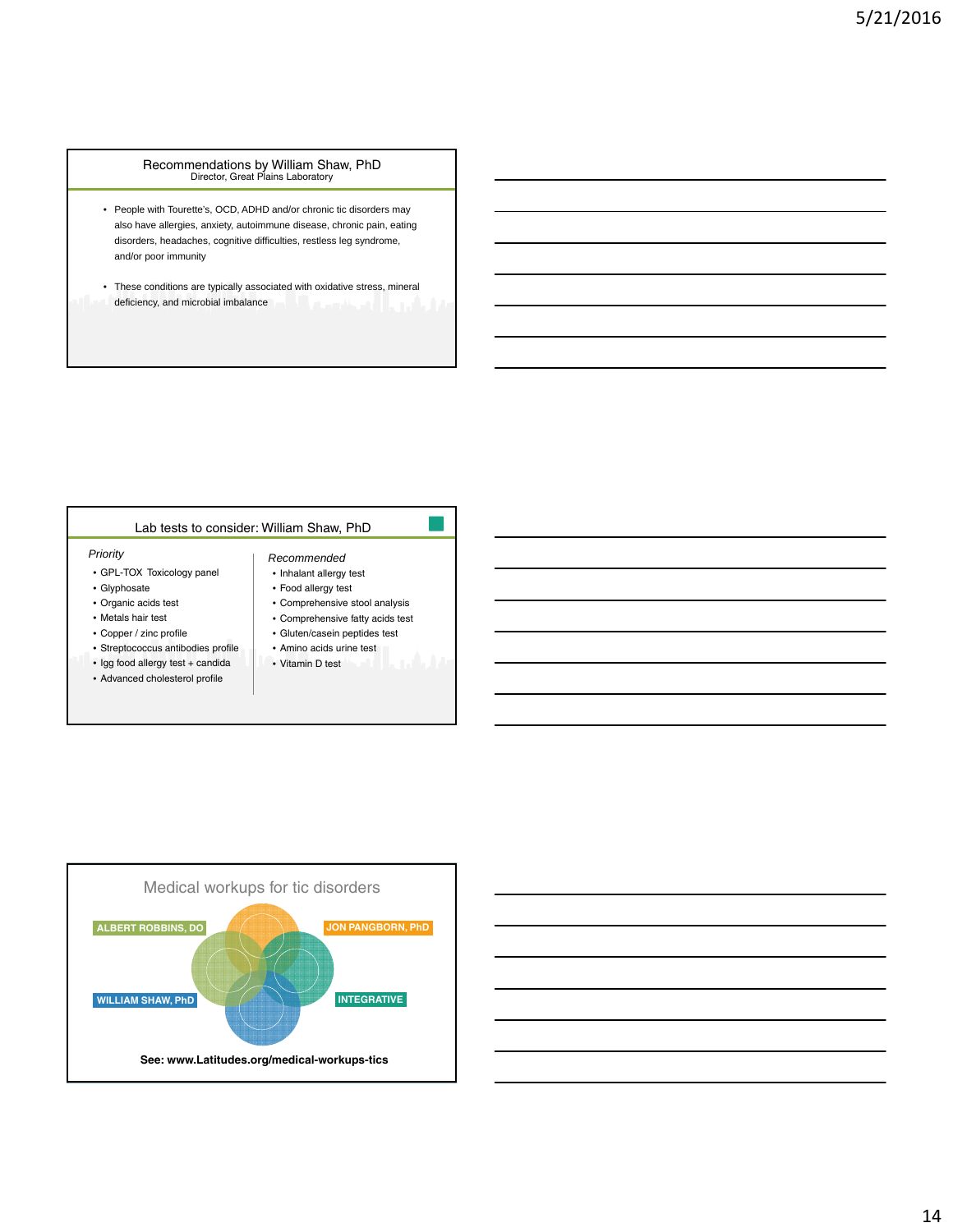

After a thorough medical evaluation, a doctor should **refer out** when he/she **can't help** a patient or when a different specialty is needed.





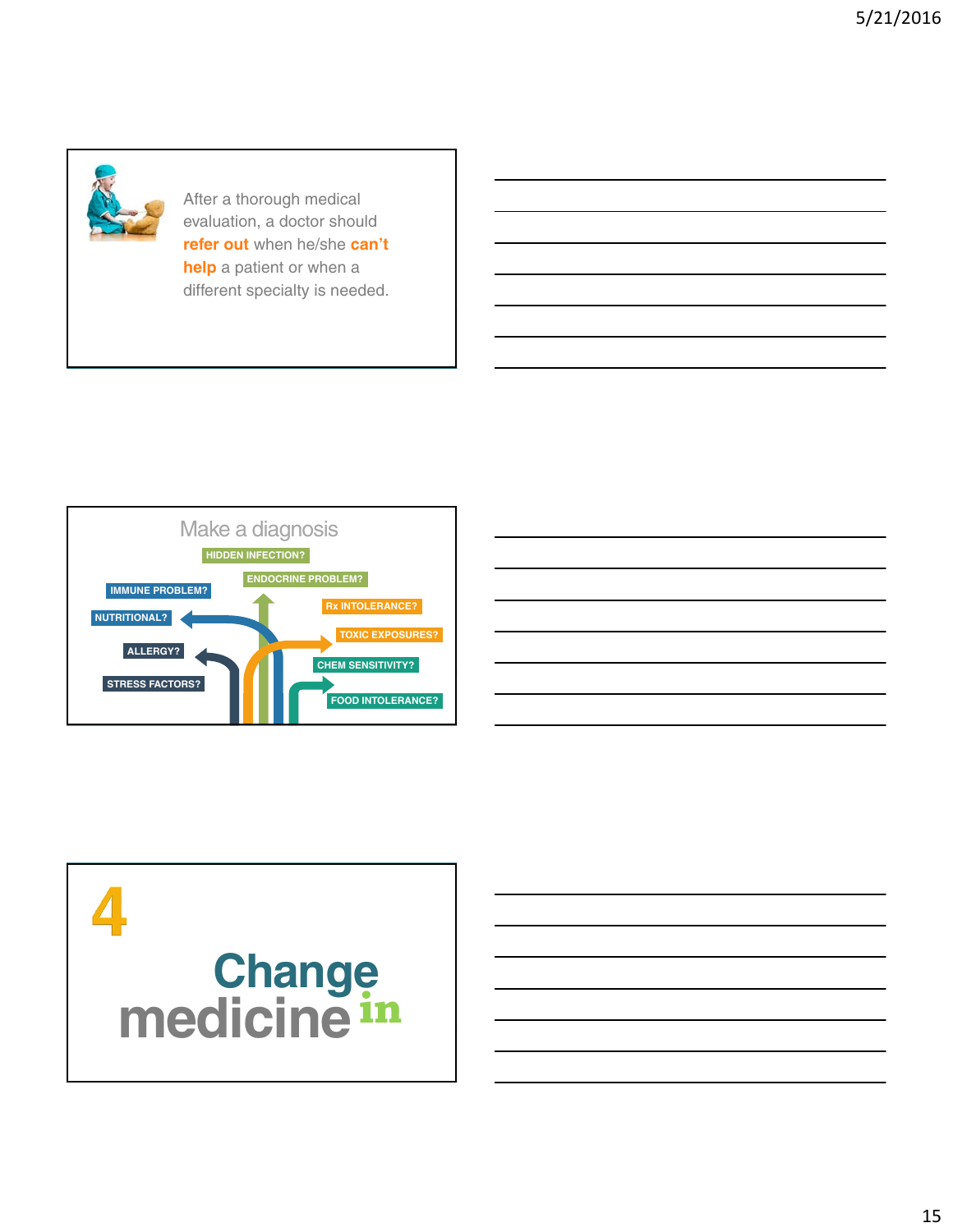

"Discovery consists of seeing what everybody has seen, and thinking what nobody has thought."

> **Albert Szent Györgyi** 1937 Nobel Laureate in Physiology and Medicine



"In general, it takes **two generations** for new ideas to be accepted perhaps **even 50 years in medicine** because of the huge monolithic medical establishment that has **one mission: to preserve its own territory."**

**Abram Hoffer, MD**

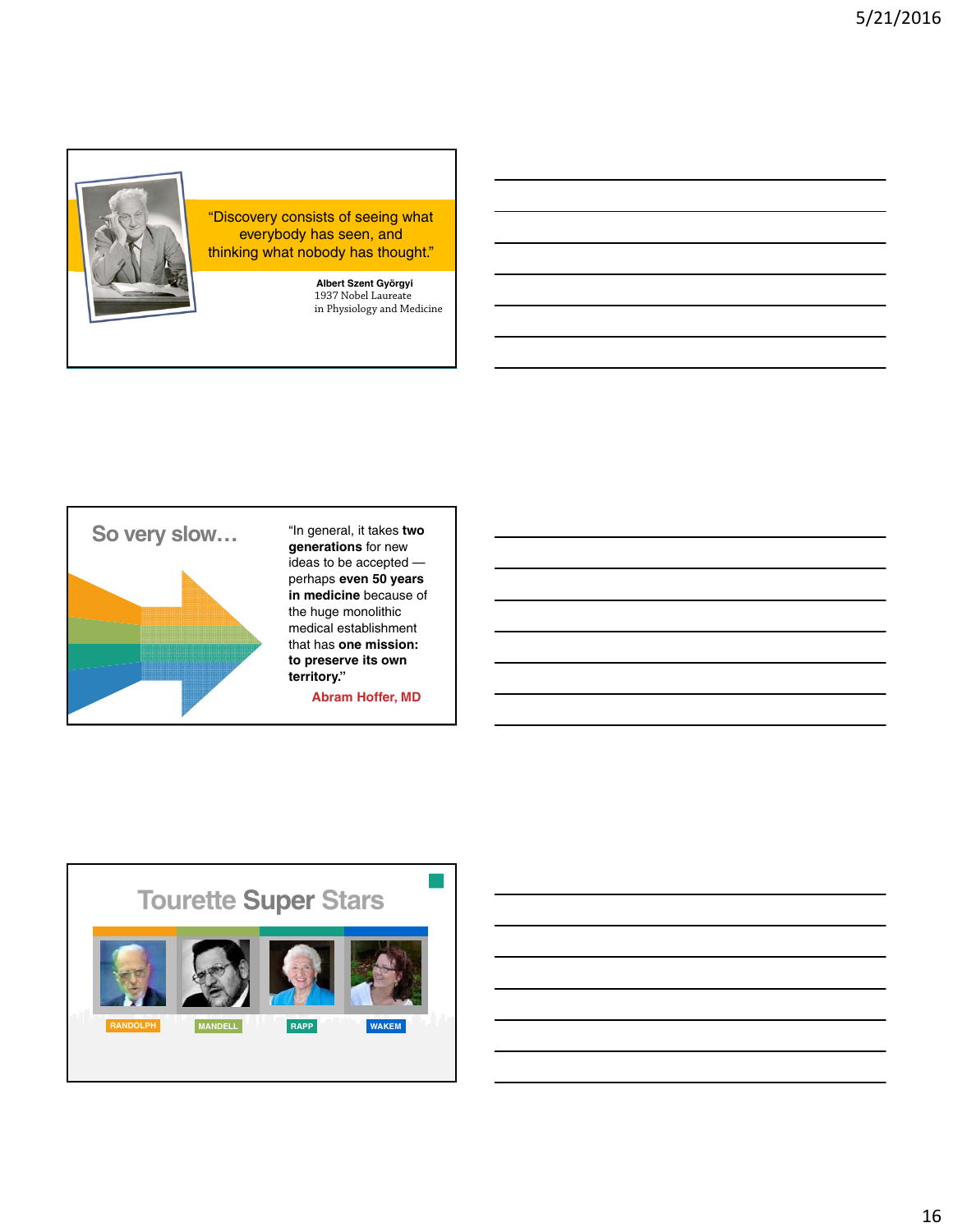#### Theron Randolph, MD

- The father of environmental medicine
- The first to link Tourette syndrome symptoms to food reactions in a patient; 1970s
- **Criticized for proposing Multiple Chemical** Sensitivities, a condition that is just now being accepted

#### Marshall Mandell, MD



 30+ years ago, saw that allergens, toxins, and foods could trigger tics in many with Tourette's. Spent 1000+ hours, treated 23 patients *free of charge* to confirm findings.

 Shared findings at '80s international medical symposium on Tourette's. "No one asked a single question or ever contacted me," he said.

"I predict that nutritional, allergic, and immune factors will be found to be key factors in the development of tics. Unfortunately, by [the time this is accepted by mainstream medicine**] thousands of families\*** will have suffered needlessly." **Marshall Mandell, MD**

(Written for *Latitudes* more than 20 years ago)

**\*Dr. Mandell should have said millions of families worldwide!**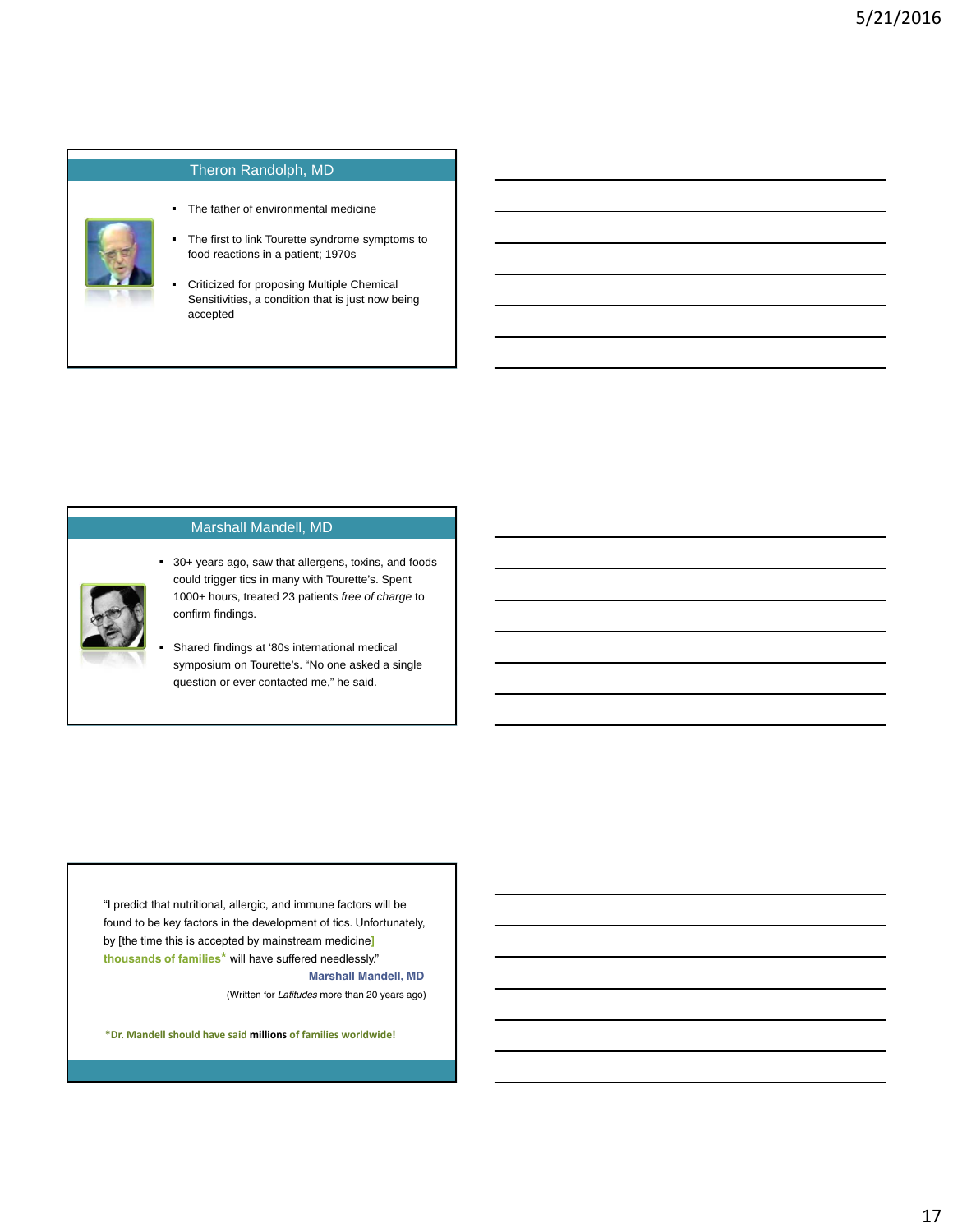

author of *Is This Your Child?* Brought a boy with Tourette's on the "Phil Donahue Show"; showed how foods, allergens and

Popularized environmental medicine; best-selling

chemicals could trigger symptoms

Doris Rapp, MD

 Reviled by medical community; Could not get the Tourette Syndrome Association to respond

**Doris Rapp, MD** "I spent a fortune on videos [of kids with symptom reactions]. But people said the kids were acting. . . then they said the kids were tired or irritable, they needed a nap. Finally I said, 'Doris, forget it…they are never going to believe you.' But I say, academics ought to listen to what we're saying. If they can't help patients, why won't they at least let us try to help?"

Quoted in *Allergic to the Twentieth Century*



#### Ginger Wakem

- Healed her son's severe case of Tourette's working with an environmental physician
- Started an alternative therapy network. Communicated with parents, forward-thinking doctors, and the Tourette Syndrome Association (TSA)
- **Frustrated with lack of response from the TSA,** she passed the effort to Sheila Rogers [DeMare]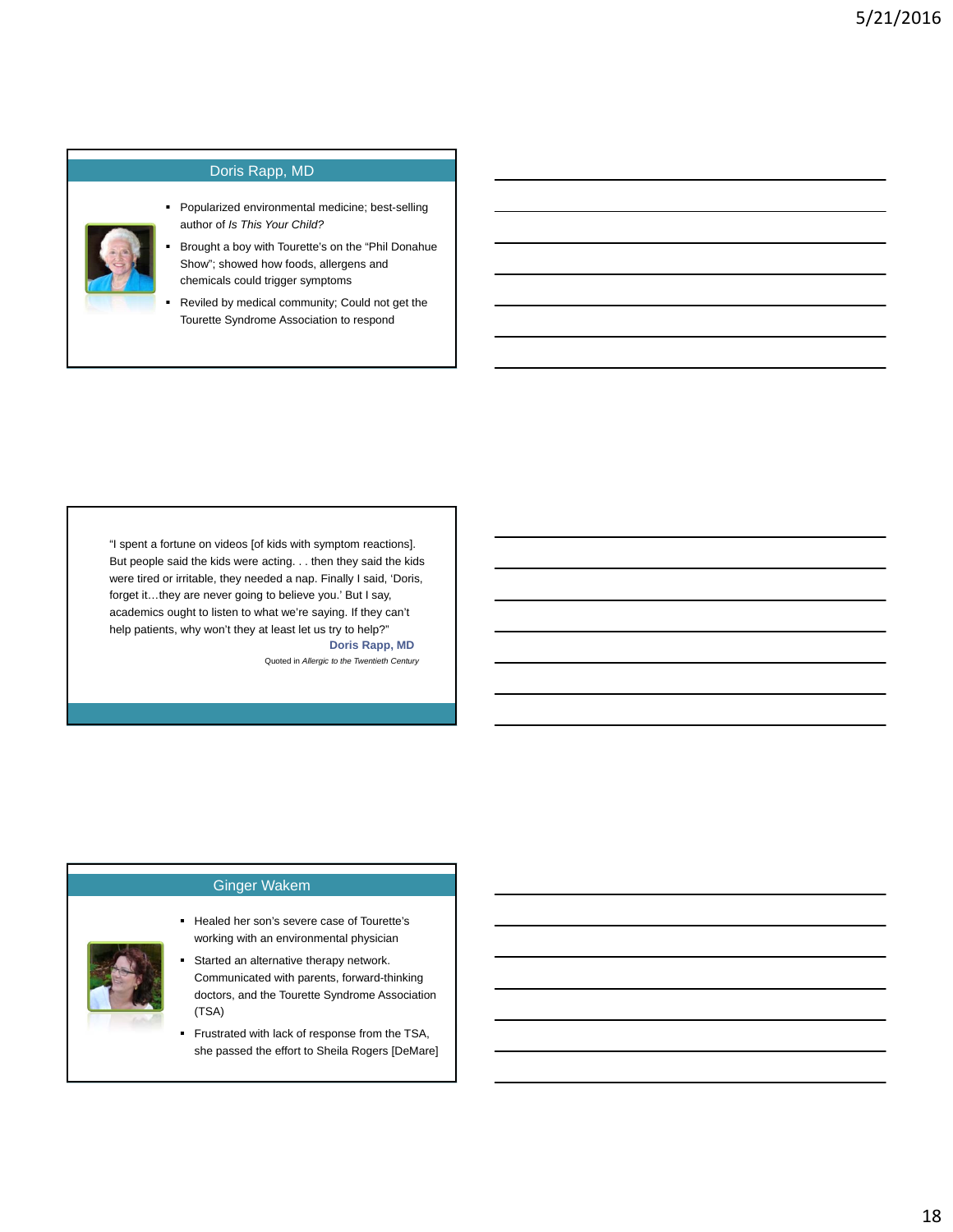"It was very labor intensive . . . What bothered me most was that I couldn't get through to the Tourette Syndrome Association. I had been willing to take up the cause. But I was losing the battle if I couldn't get the physicians on the TSA boards to listen; they controlled the message. They never changed their stance on recognizing the role of allergy. They never alerted families to the fact that there were things they could try that might make a difference for their child."

#### **Ginger Wakem**



#### Research interest

Allergy Movement disorders ADHD Autism **Tourette**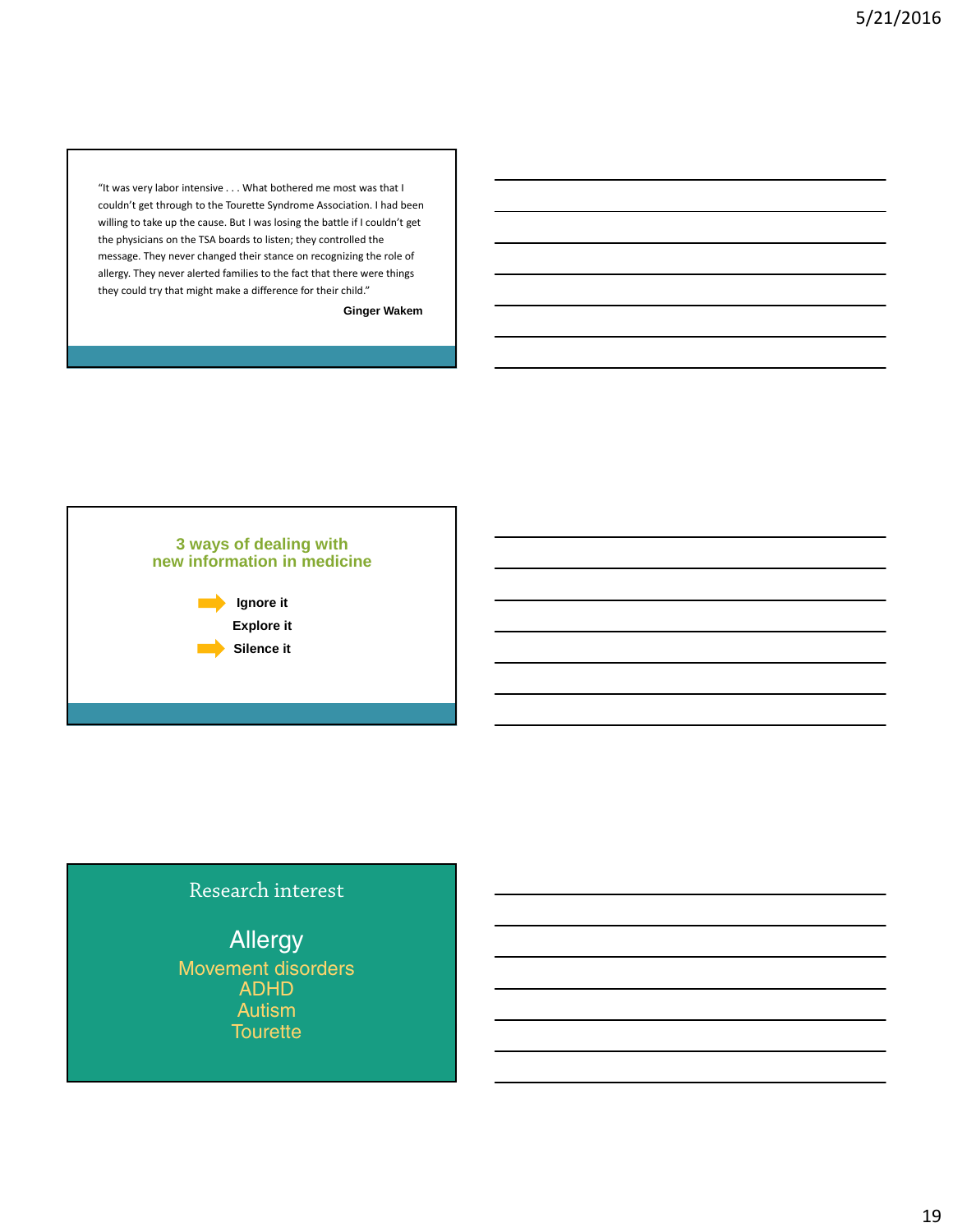

| <u> 1989 - Johann Stoff, amerikansk politiker (* 1908)</u>                      |  |  |
|---------------------------------------------------------------------------------|--|--|
|                                                                                 |  |  |
| the contract of the contract of the contract of the contract of the contract of |  |  |
|                                                                                 |  |  |
|                                                                                 |  |  |
|                                                                                 |  |  |
|                                                                                 |  |  |



Embracing a new paradigm to treat Tourette syndrome

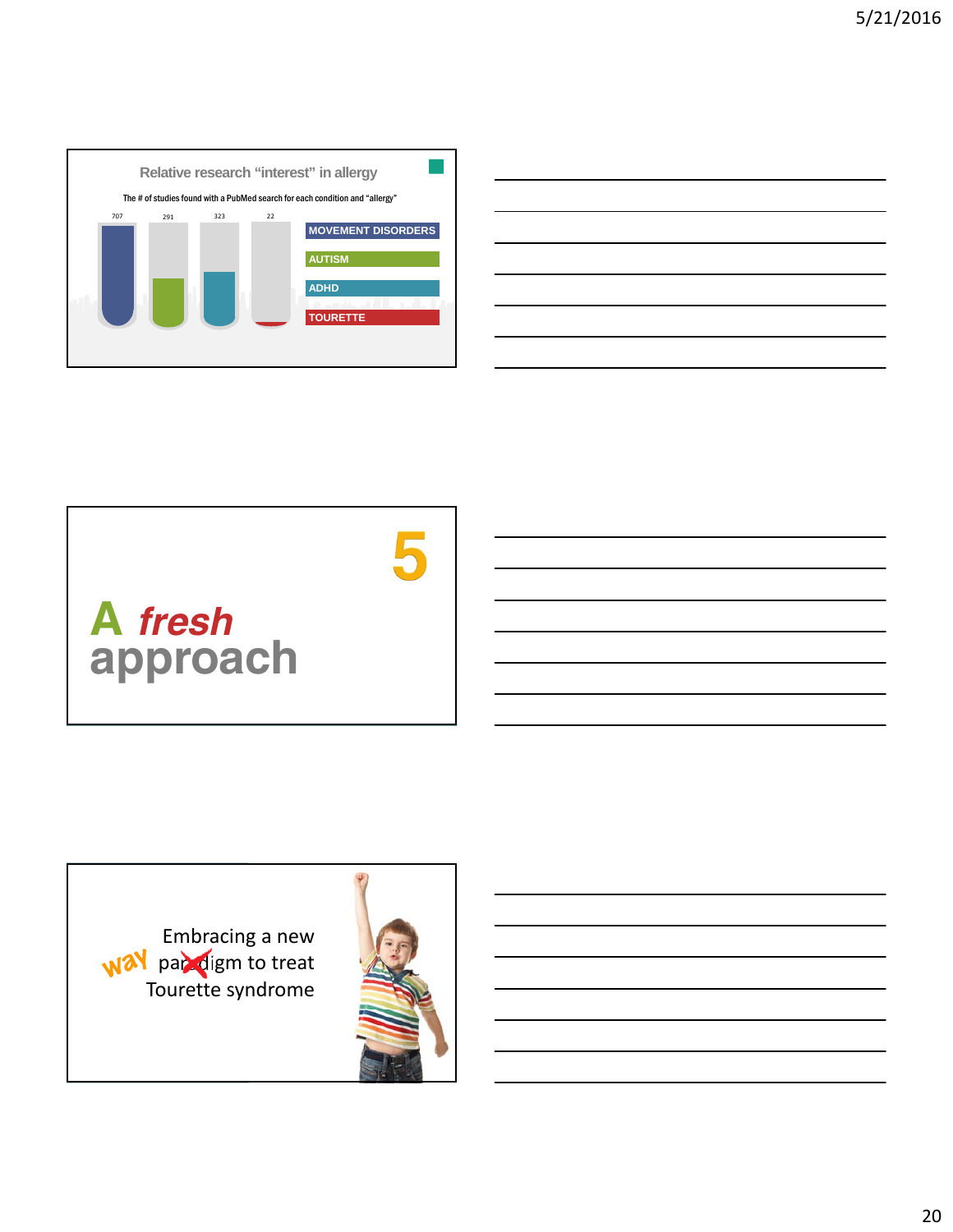



#### A new and better approach to Tourette syndrome

- Recognizes that Tourette's is not a single condition
- Medical evaluations identify causes of tics and related symptoms
- Causes may be multiple and individualized • Medical status drives therapy, with the goal of healing the body

#### **Old paradigm # 1**

- Belief that tics were caused by hysteria, emotional problems, or evil spirits.
- **Primary treatment:** Psychotherapy.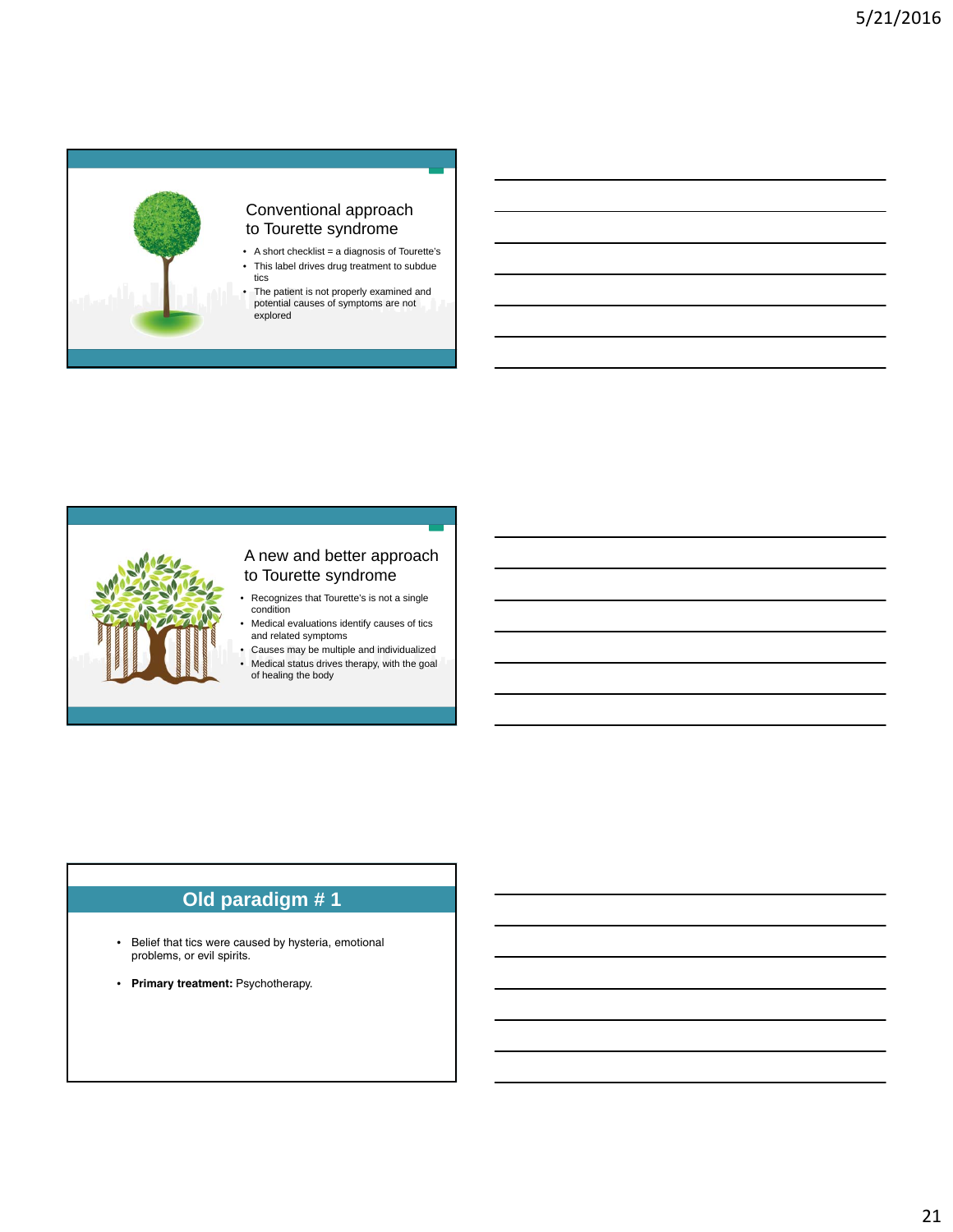#### **Current paradigm #2**

- Genetic factors are emphasized as the cause of tics
- **Primary treatment:** medications with significant side-effect risks and limited effectiveness

#### **New paradigm #3**

- Tourette syndrome is recognized as a multi-faceted condition with subgroups
- Patients receive a thorough medical evaluation
- Environmental triggers are explored, and avoidance therapy is employed for any identified
- **Primary treatment** is based on individualized medical needs, with a comprehensive, integrative approach

## **Do**

know that causes for Tourette's can include **immune** responses with **allergic** and **infectious** reactions, and **chemical** and **food** sensitivities, to name a just a few.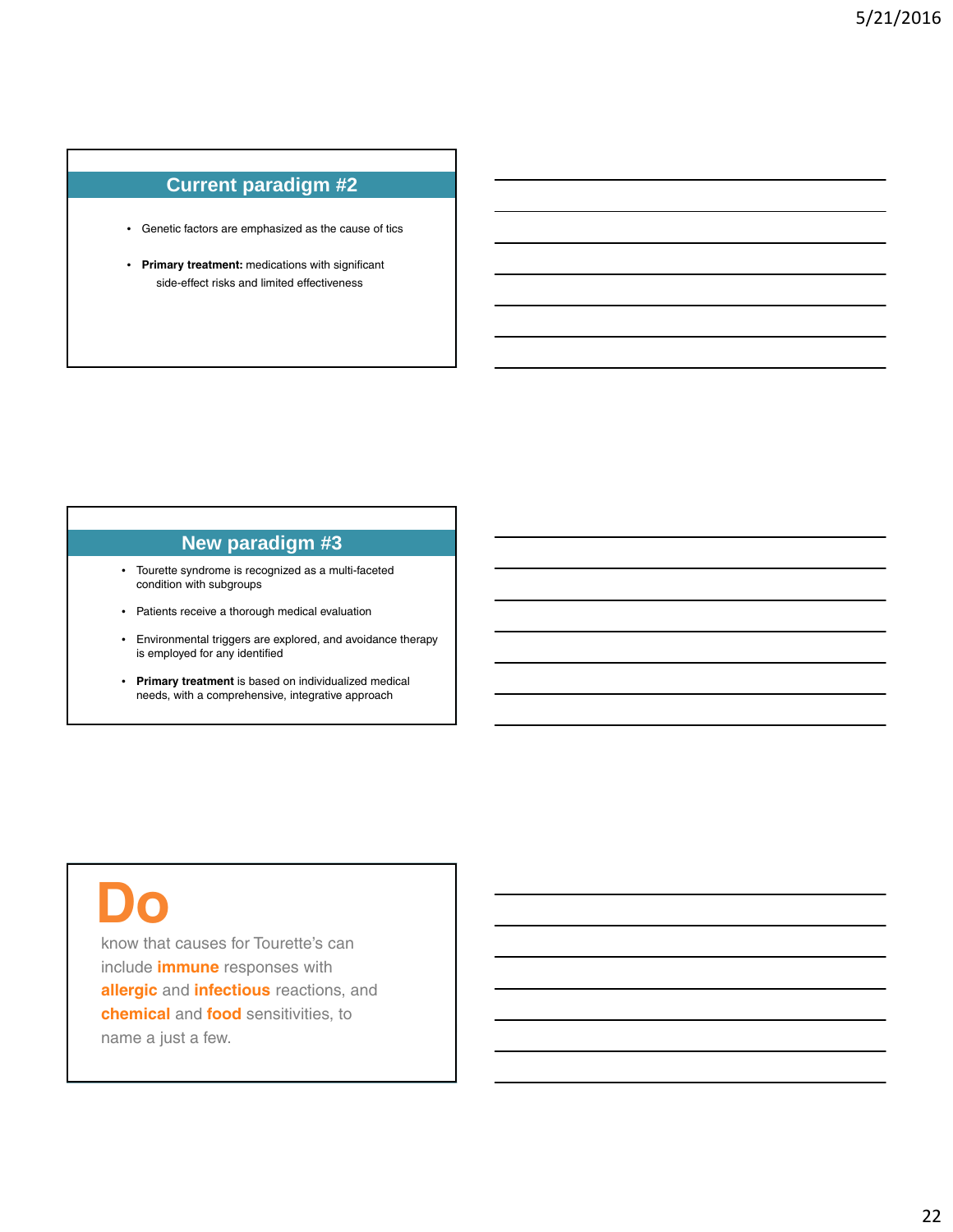### **Don't**

accept **waxing and waning** as **mysterious symptoms** over which you have no control.

### **Do**

consider **seeing a professional** to learn if **infection**, nutrient **imbalances,** or **allergies** are affecting symptoms. Structural imbalances may also be involved.

## **Don't**

use **standard medications** for tics without being aware of **potential side effects.**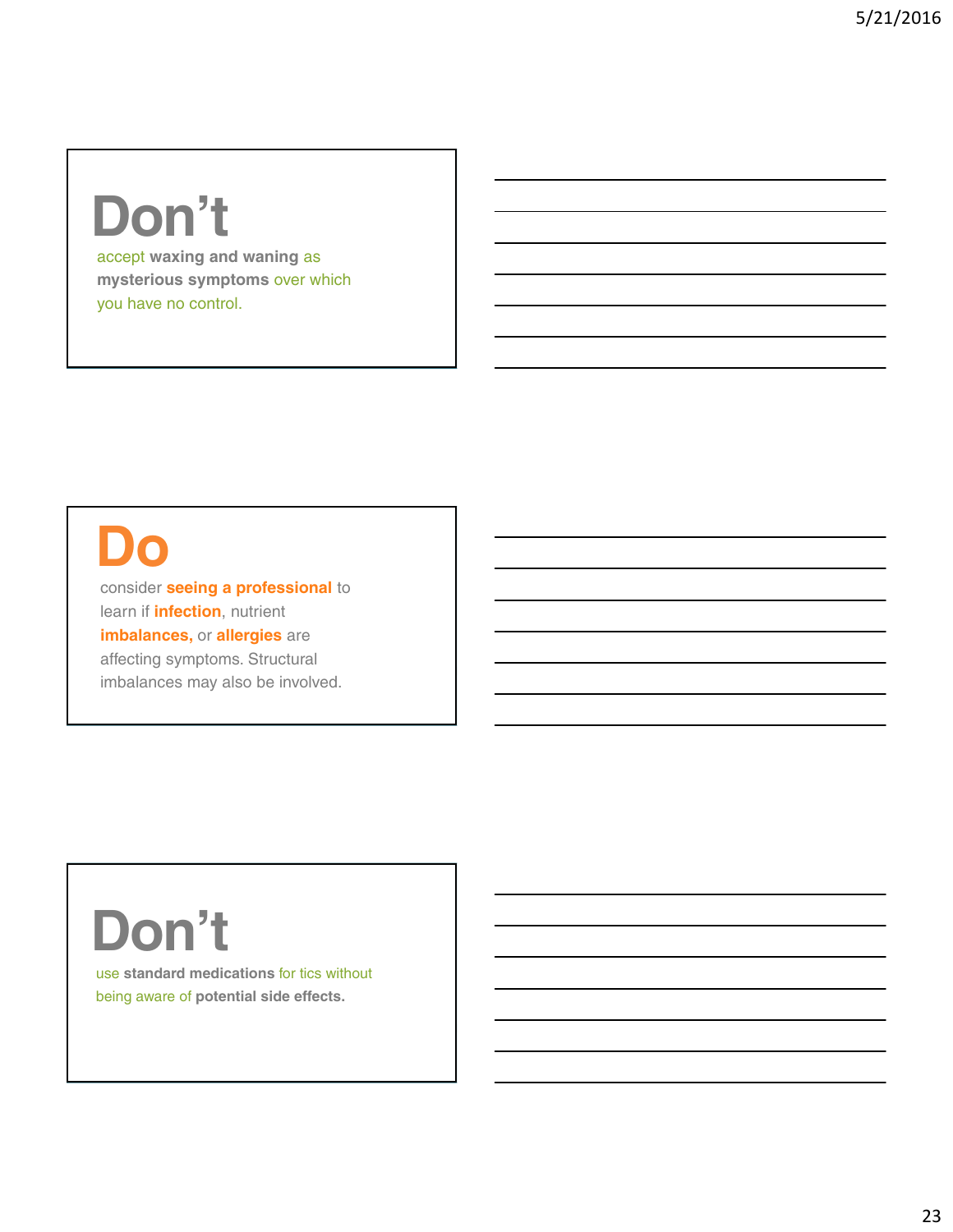# 6 **Triggers TILT**

**What are triggers?**

With our 2004 survey of 1794 people, the first comprehensive list of tic triggers was developed.

Conventional medicine has ignored our findings and not pursued the topic.

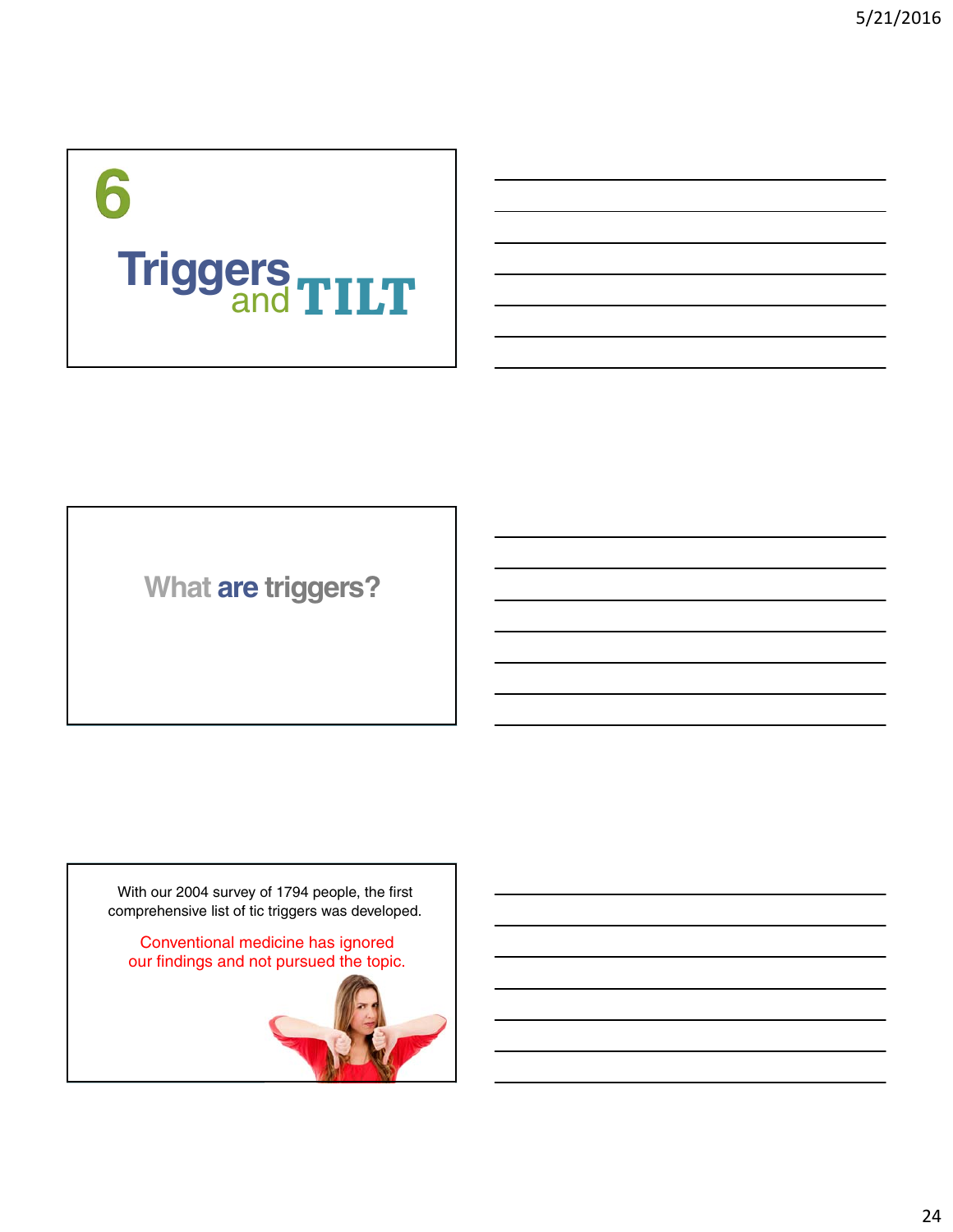

#### **Source: MayoClinic.com; MedlinePlus (NIH)**

- Aged cheeses • Salty foods
- Processed foods
- Skipping meals or fasting
- Aspartame
- MSG
- Alcohol
- Caffeinated beverages
- Baked goods
- Chocolate<br>• Dairy foods
- Dairy foods
- Fruits (avocado, banana, citrus fruit)
- Red wine; aged cheese • Smoked fish • Chicken livers
- Figs; certain beans

*Foods with tyramine*

- Meats containing nitrates Onions
- Peanuts and other nuts/seeds Processed, fermented, pickled,
- or marinated foods Medications: oral contraceptives
- and vasodilators
- Smell of perfume • Smell of paint thinner • Secondhand smoke
- Bright lights and sun glare
- Loud sounds

*Sensory issues*

- o Stress
- o Change in weather/ barometric pressure
- o Intense physical exertion o Changes in wake-sleep patterns

#### **4 "triggers for tics" on conventional sites**

**Source: NIH; Tourette Syndrome Association May 2016 (Tourette Association of America)**

- Stress
- Fatigue • Tight collar

• Hearing someone else's tic

**Um‐m‐m, where's the rest?**

**Sorry, that's it folks!**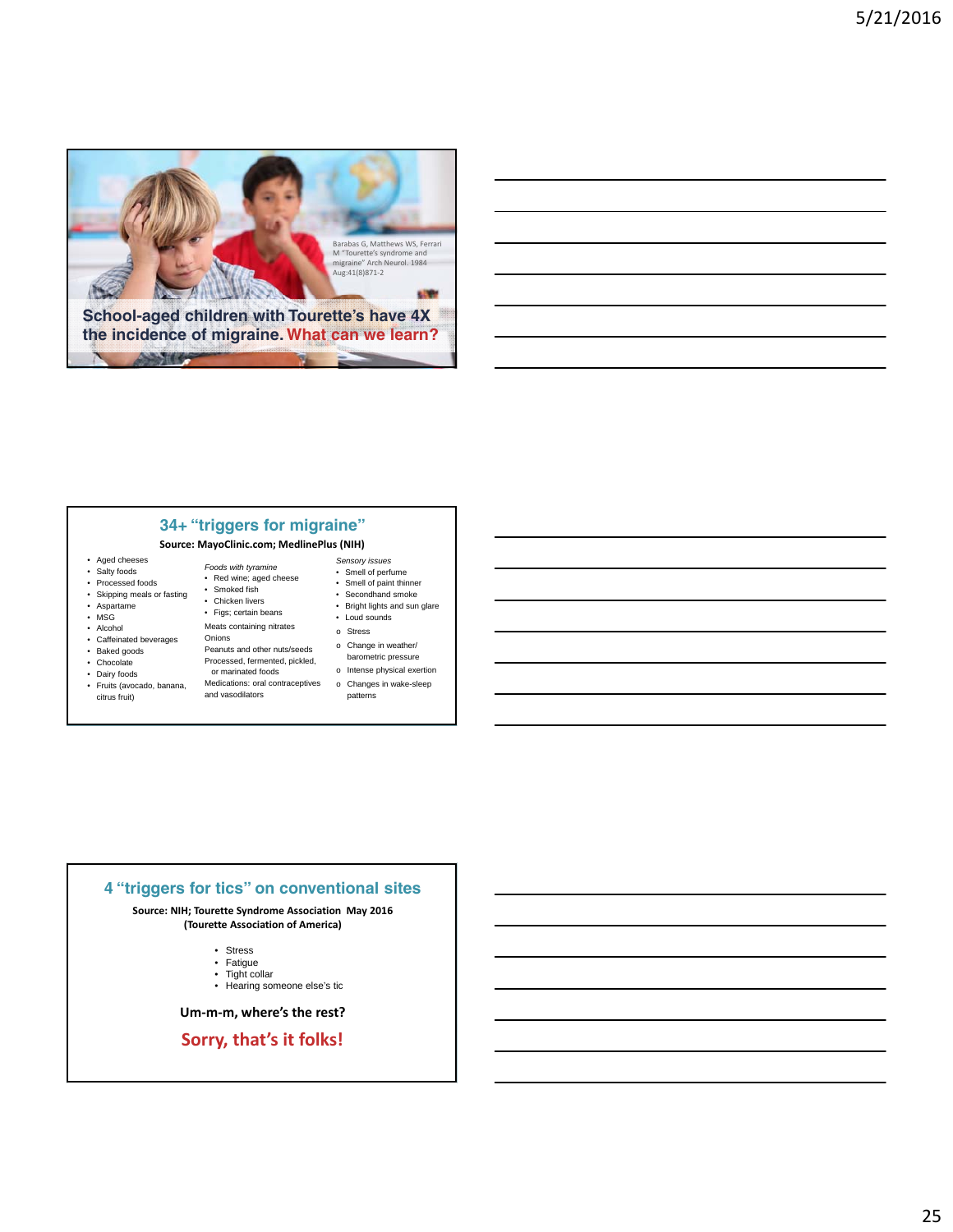#### **34+ "triggers for tics" on Latitudes.org**

ABC order based on our major survey and reports received Individual responses will vary, and the list does not include all possibilities

- Alcohol
- Artificial colors and flavors
- Artificial sweeteners • Caffeine
- Chlorine
- Chocolate
- Cleaning chemicals
- Clothing/fabric
- Corn, orange juice, wheat
- Dairy Dental related
- 
- Foods (multiple) • Fumes from fuel

chemicals • Molds • New carpeting • Noise

• Dust • Flashing lights/bright or fluorescent lights

- Heat (temperature increase) Infections (bacterial/viral) Smoke • Medications
- Miscellaneous toxic • Stress<br>• Sweets
	- Sweets/sodas<br>• Video games

• Pesticides<br>• Pollens • Pollens • Preservatives / MSG

• Video games<br>• Yeasty foods • Yeasty foods<br>• Vaccines: plea

• Paint and thinners • Perfumes/scented products • Pets

• Vaccines: please *search on Latitudes.org*

look for triggers for tics that go

Whoa! How can there be so many triggers for tics?



**Do**

**beyond stress, fatigue** and **anxiety.**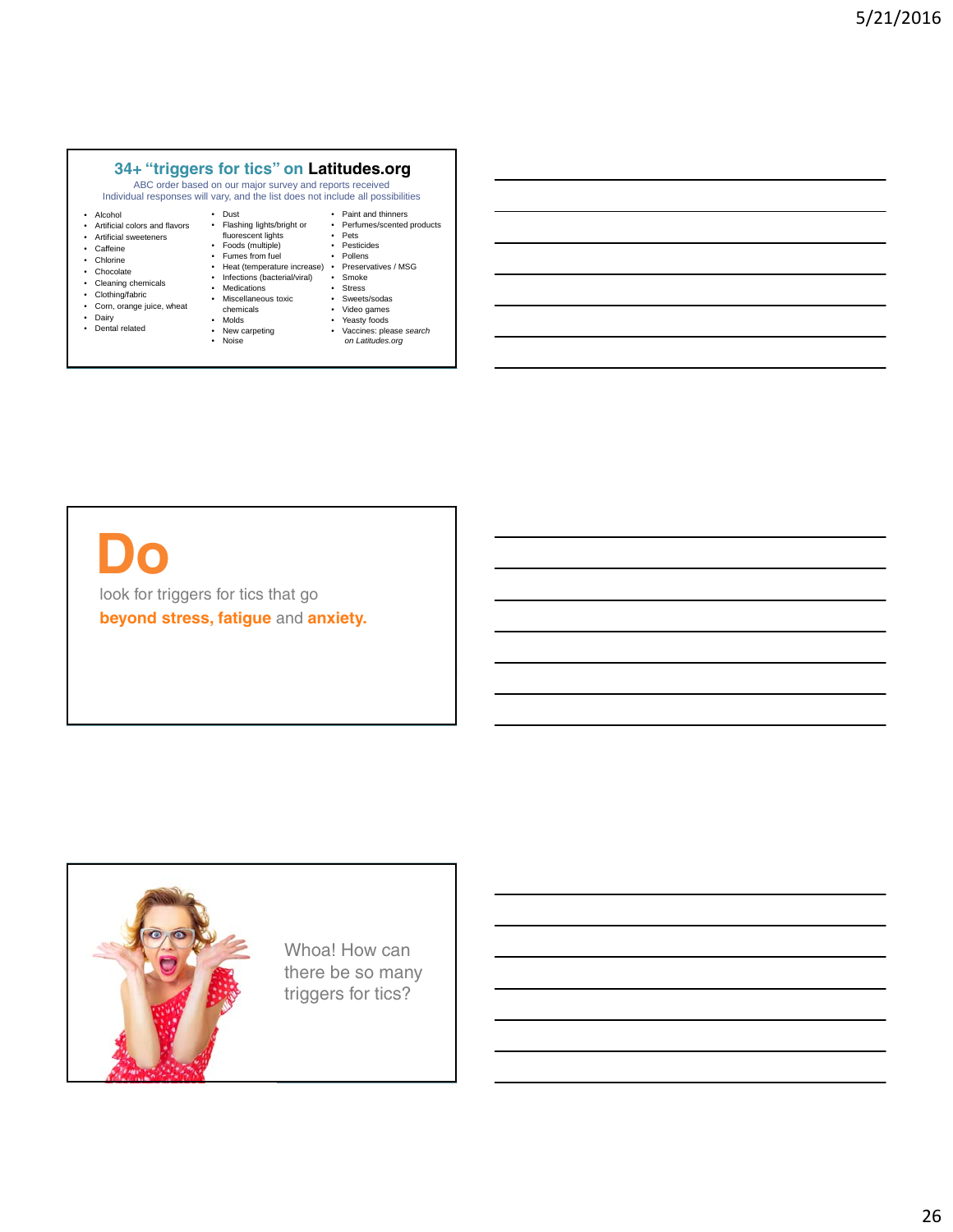

Trigger lists always include items that have aggravated *some* people, but that doesn't mean they affect everyone.

It's worth exploring what your triggers might be, even if you only have a few.



Why are there **so many** potential triggers? Understanding a proposed condition called **TILT**  helps explain it.

#### TILT= Toxicant Loss of Tolerance

Defined by Claudia Miller, MD



Miller, CS "Toxicant‐induced loss of tolerance‐‐an emerging theory of disease?" *Environ Health Perspect* 1997 Mar; 105 (Suppl 2): 445–453.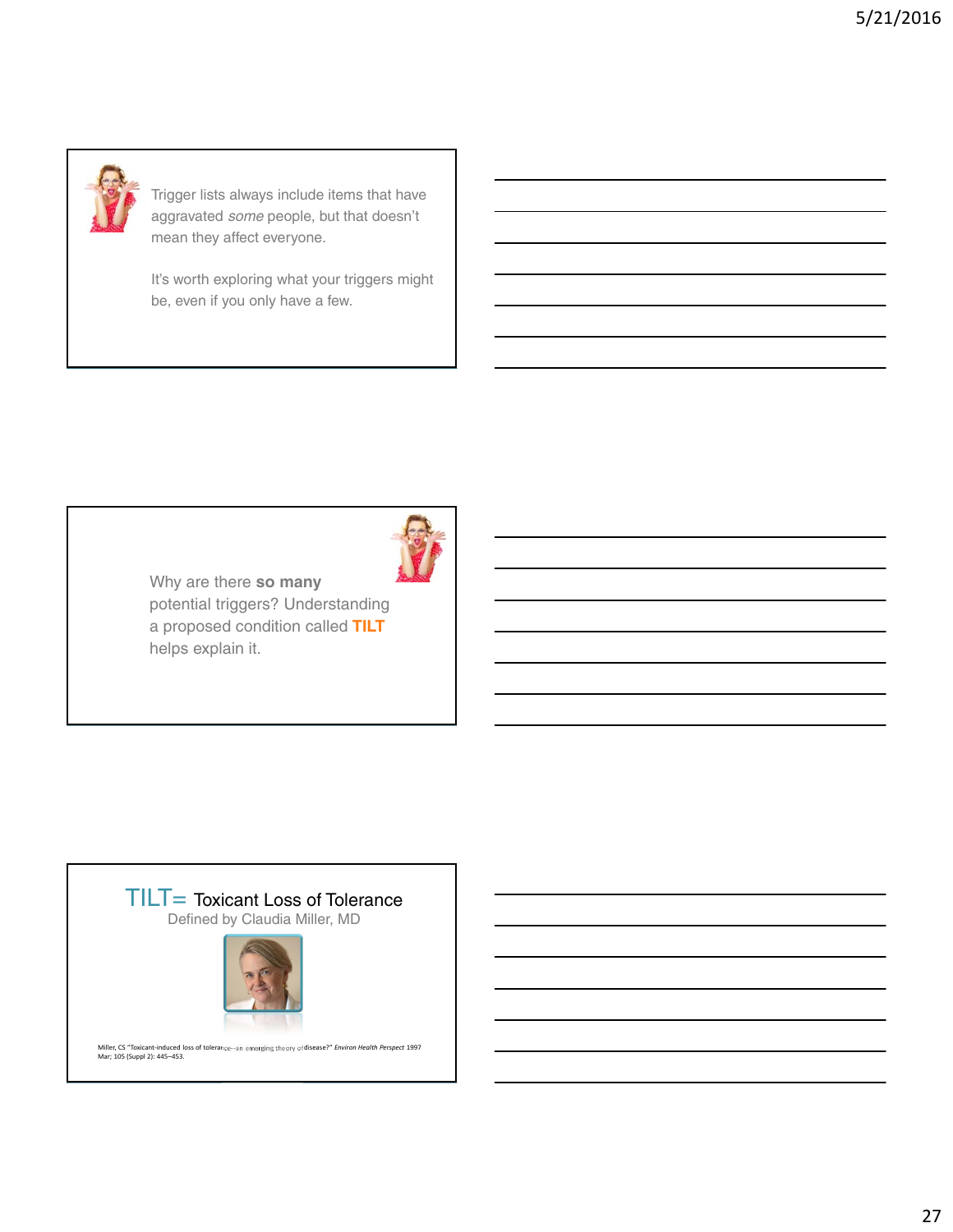"TILT, our most recent medical model for disease, might be thought of as the **21st Century theory of disease**. Instead of germs or biological proteins, TILT implicates **synthetic chemicals or chemical mixtures**  as causal agents**. . .** 



"Why has medicine been so late to recognize TILT? **First**, the exposures that initiate TILT are very **new in human history**—since World War II.



"Further, TILT involves **three stages**, which has made it **all but impossible for patients or their doctors** to track what is going on**:** *(next page)*

#### The 3 Stages of TILT

- 1) Initiation by a **chemical exposure** that causes breakdown in tolerance
- 2) Followed by **triggering of symptoms** by common **foods**, everyday **low level exposures**, and **drugs**



3) Finally **masking,** which hides the relationship between exposures and triggers. **Claudia Miller, MD**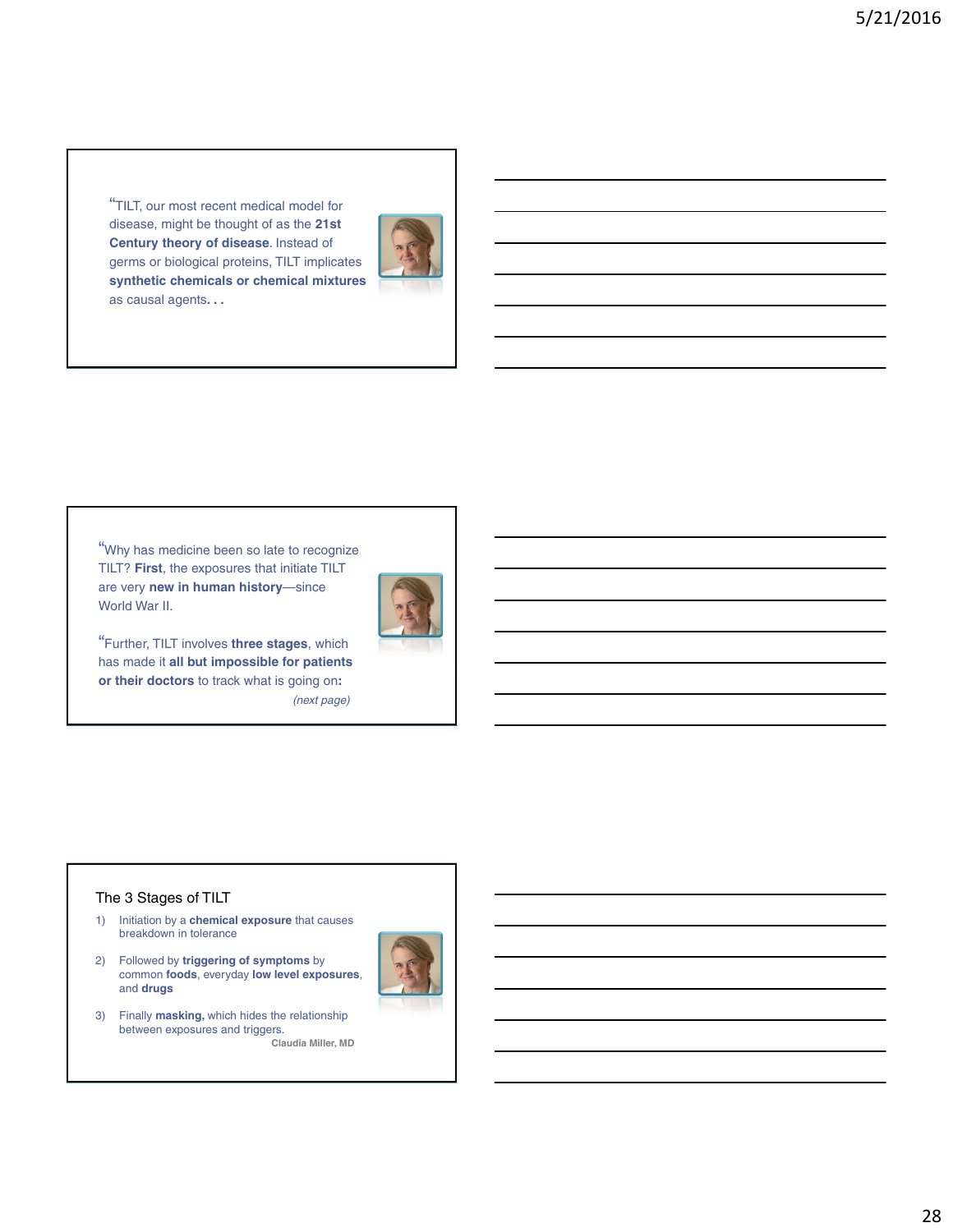### **Do**

**keep a journal** to note if foods, allergens, sensory issues or chemical **exposures are aggravating tics.**

## **Don't**

**expose yourself** to scented products, standard cleansers, pesticides and other items **toxic to the nervous system.**

**Prevention** and **Treatment**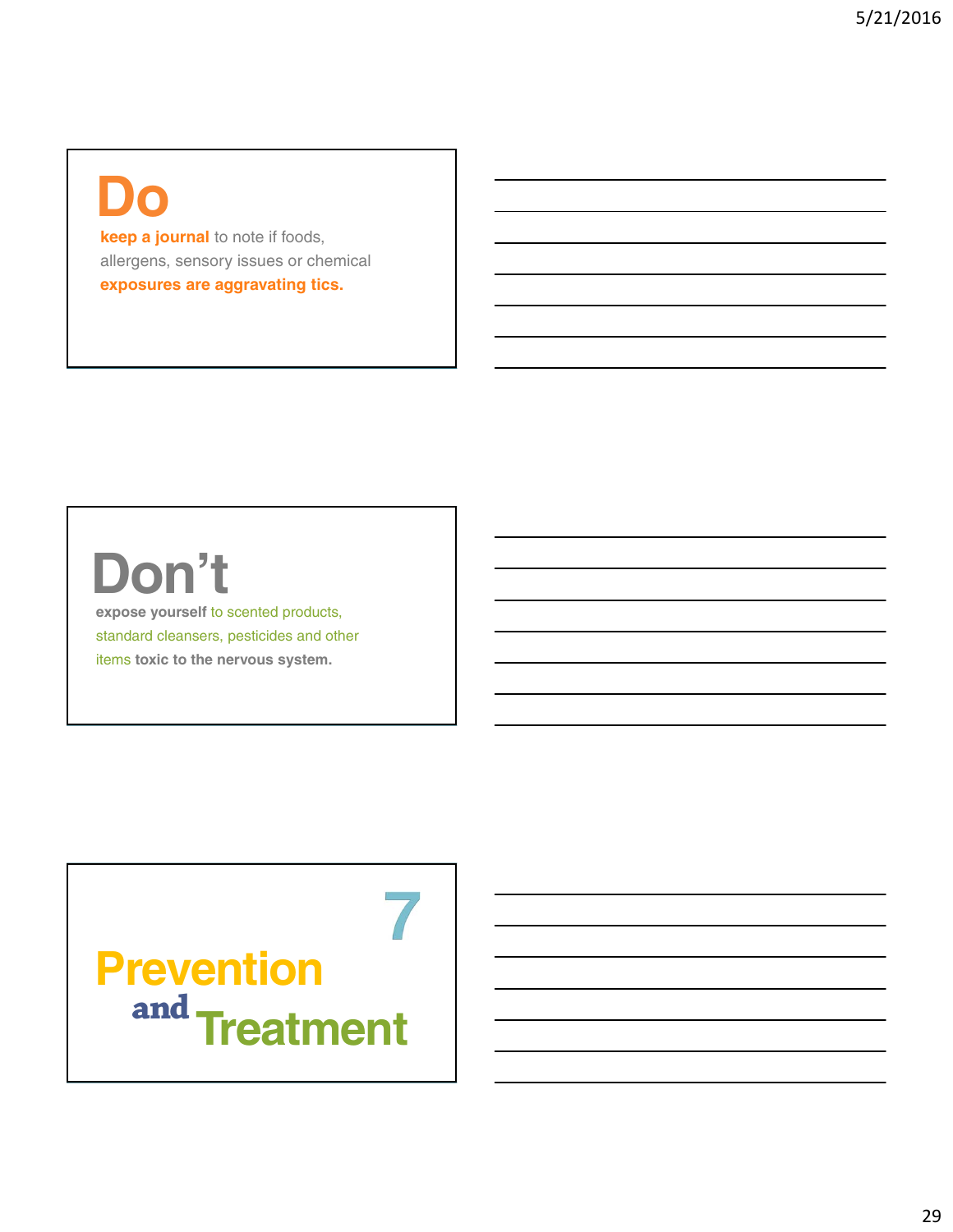### **Do**

consult a **neurologist** to rule out a number of **physical conditions** that may cause tics.



#### **PANDAS, PANS and Lyme** Update and Resources

#### **Patient satisfaction with treatments for Tourette syndrome**  A 2009 study

- 104 consecutive Tourette syndrome patients
- 60% were taking Tourette medications
- Of those, 30% experienced some type of side-effect
- Only 46% were satisfied with current treatment.
- 56% saw improvement with alternative approaches

Kompoliti K1, Fan W, Leurgans S. Complementary and alternative medicine use in Gilles de la Tourette syndrome *Mov Disord* 2009 Oct 15;24(13):2015‐9.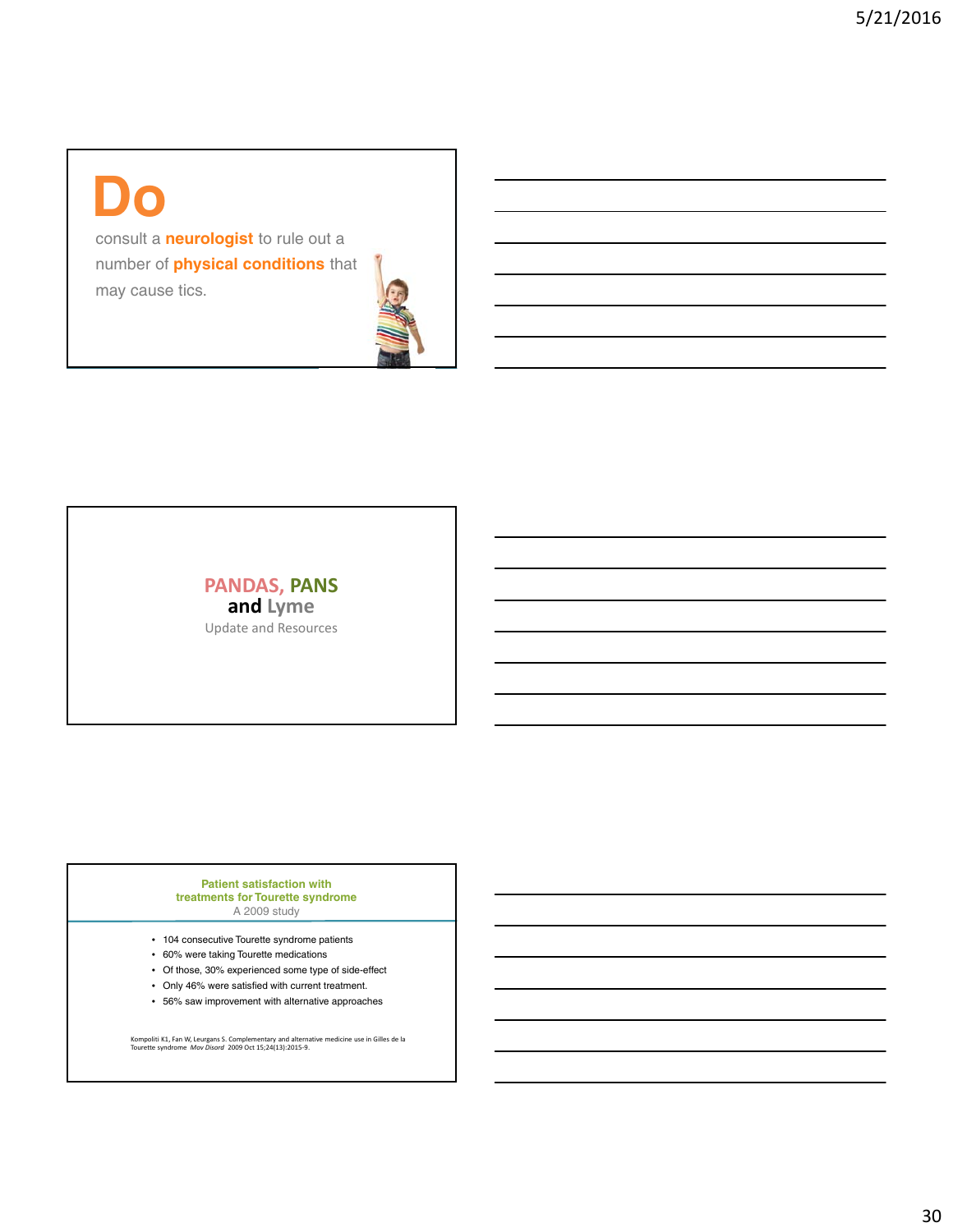#### Potential treatments for tic symptoms

- Avoidance of tic triggers
- Nutritional therapy: diet and supplements
- Allergy therapy
- Immune therapy
- Detoxification
- Body work
- Stress reduction
- Body-mind connection therapies; Cognitive behavior therapy
- Biofeedback

#### **Tips for detoxification of chemicals**

William Shaw, PhD; Great Plains Laboratory

- 1) Exercise frequently to develop sweating. Use a towel to remove sweat frequently; chemicals may be reabsorbed back into the body
- 2) Use infrared (IFR) sauna therapy to sweat out toxins for stored and acute exposures
- 3) Take supplements of folate, B6, B12, and Trimethylglycine (TMG). They help reduce homocysteine that inhibits the ability of paraoxonase to detoxify organophosphate pesticides
- 4) Oral or intravenous glutathione helps remove toxins, as do chlorella and activated charcoal *Continued*

#### **Tips for detoxification of chemicals:** *continued*

- 5) Drink purified water by distillation, deionization, or reverse osmosis. Store in glass containers, preferably, or in plastic containers with 1, 2, or 5 designations on the bottom.
- 6) Adding lemon to water helps with detoxification. There are also many detox herbal teas available, including ingredients like dandelion root, licorice root, and burdock root.
- 7) Use chelation therapy if there is significant body burden of toxic metals.

**William Shaw, PhD** Director, Great Plains Laboratory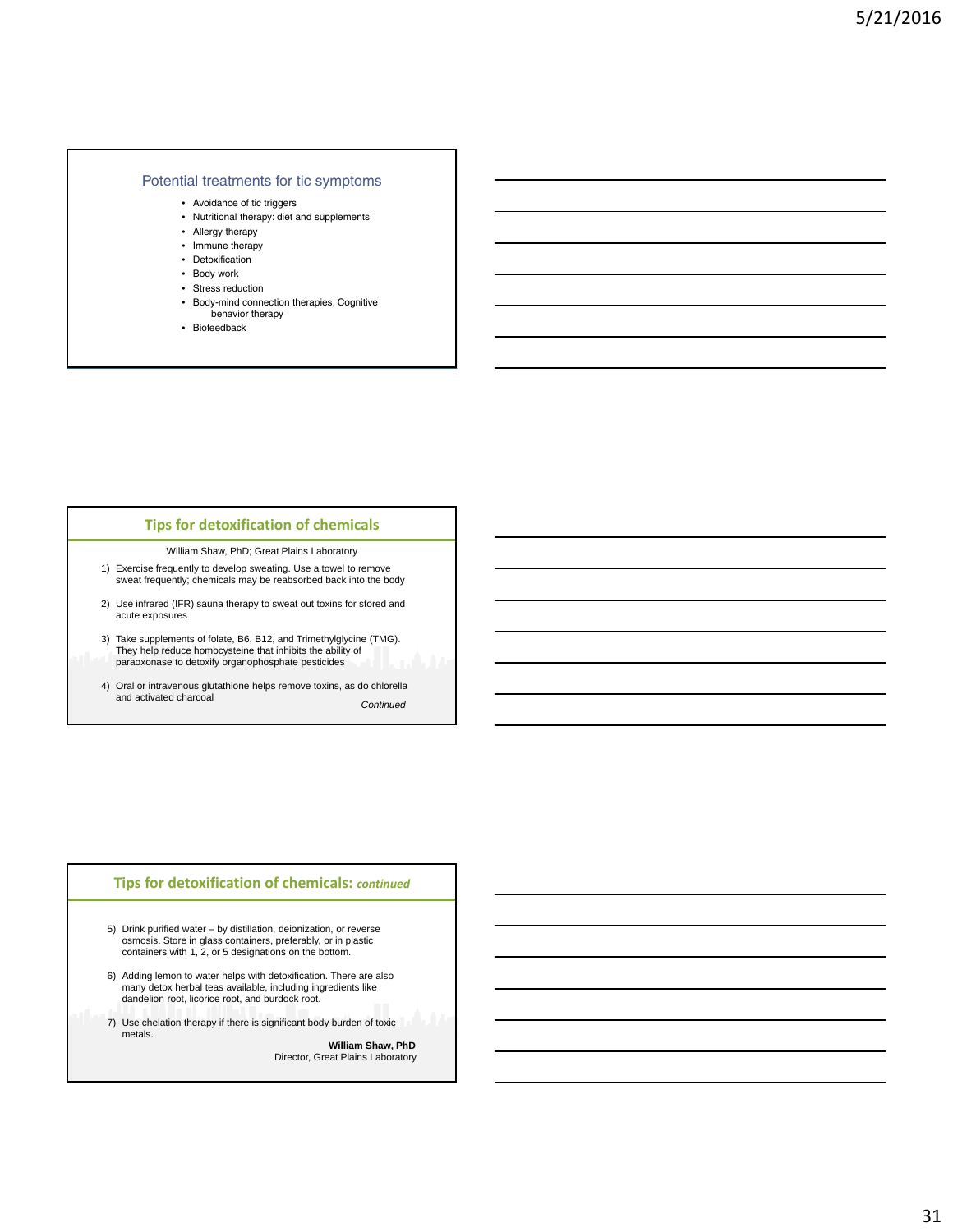#### Research interest

Nutritional therapies Movement disorders ADHD **Autism Tourette** 



#### The important gut-brain connection

- Leaky gut
- Identifying and treating imbalances
- Digestive enzymes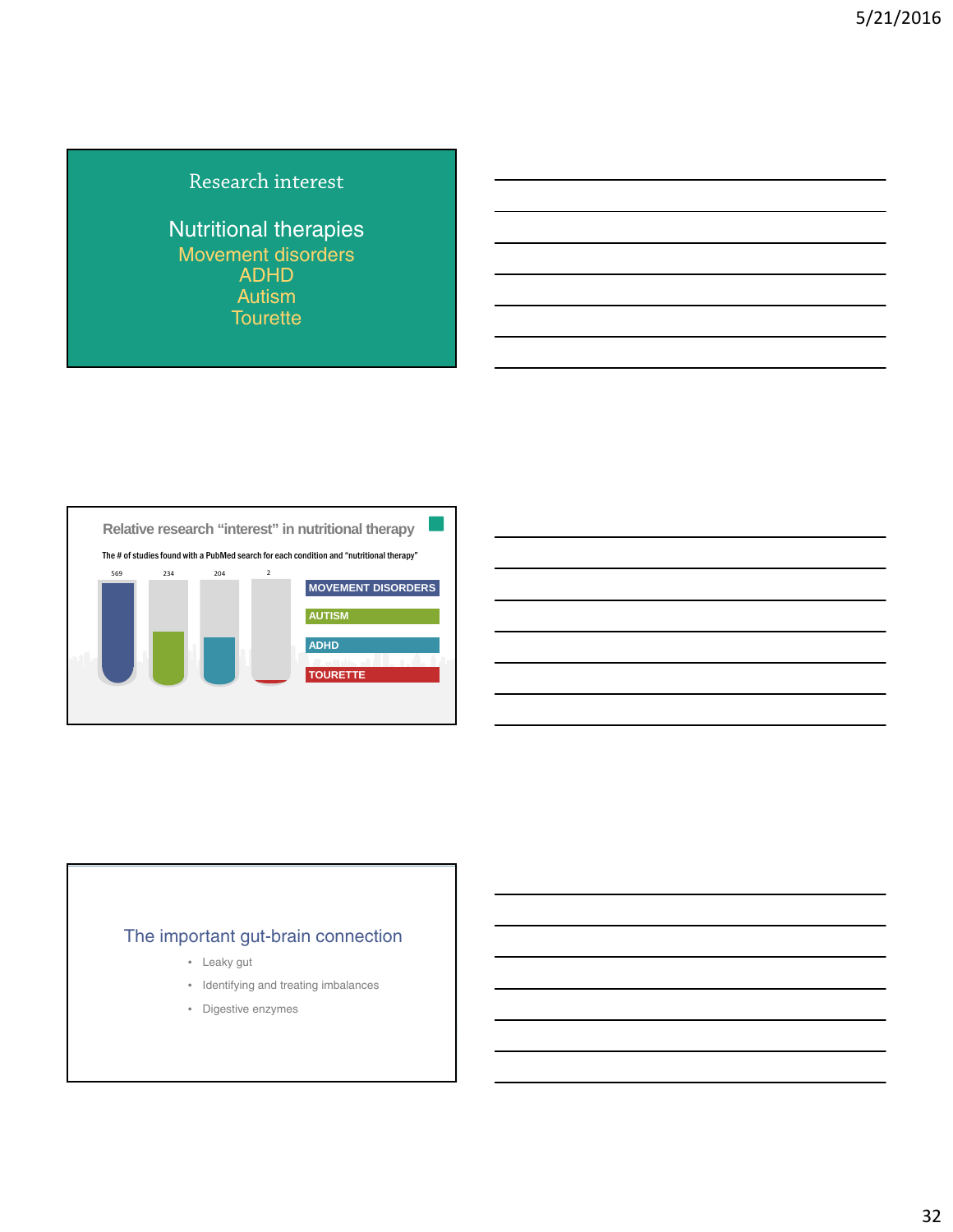







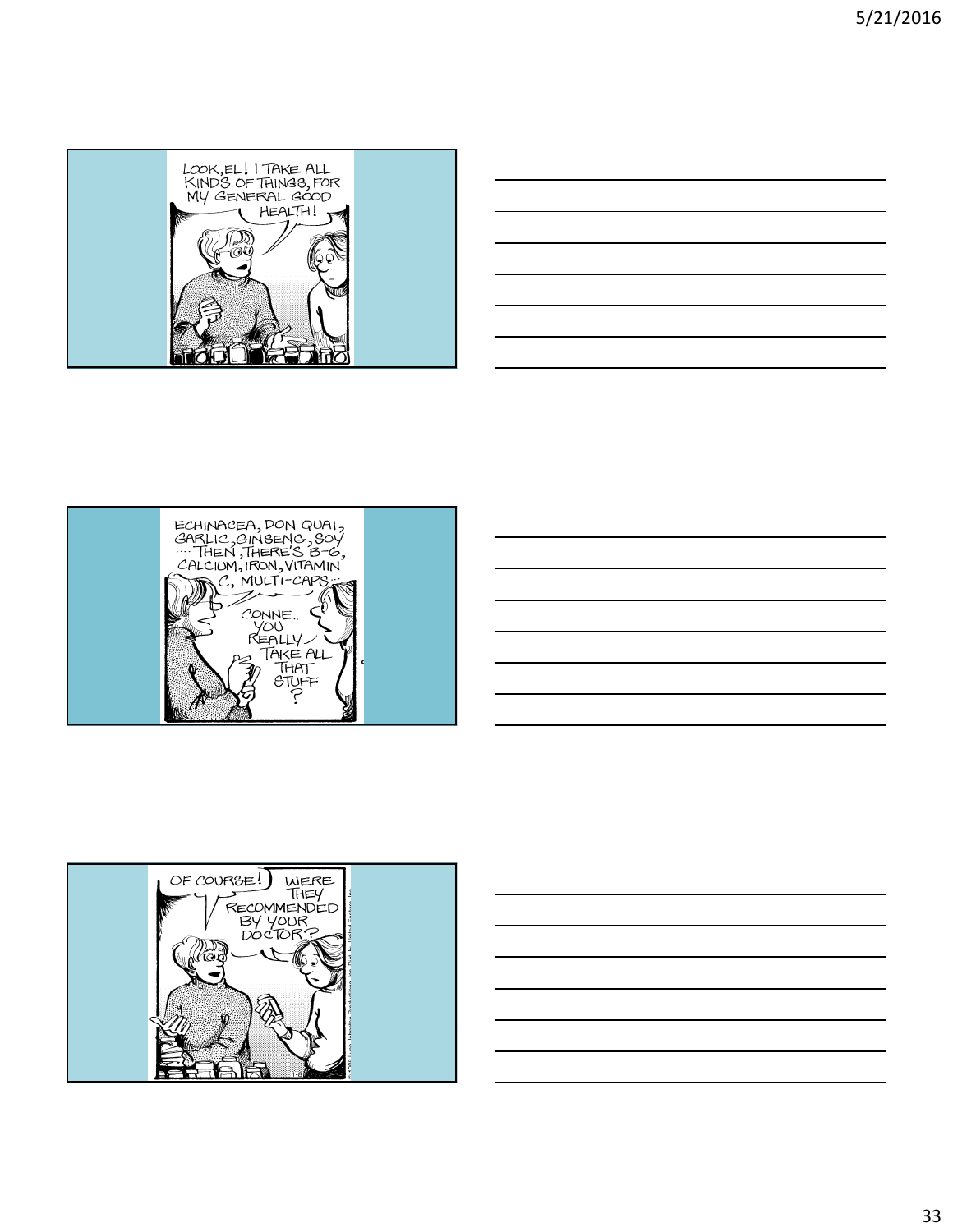



## **Don't**

**assume** that all natural therapies are **safe and effective**. Get professional guidance when needed.

> **Nutritional Subgroups in Depression William Walsh, PhD**



**The Five Biotypes of Depression, and Advanced Nutrient Therapies**

**Nutritional therapy | Epigenetics | Methylation Recommended: Watch on YouTube**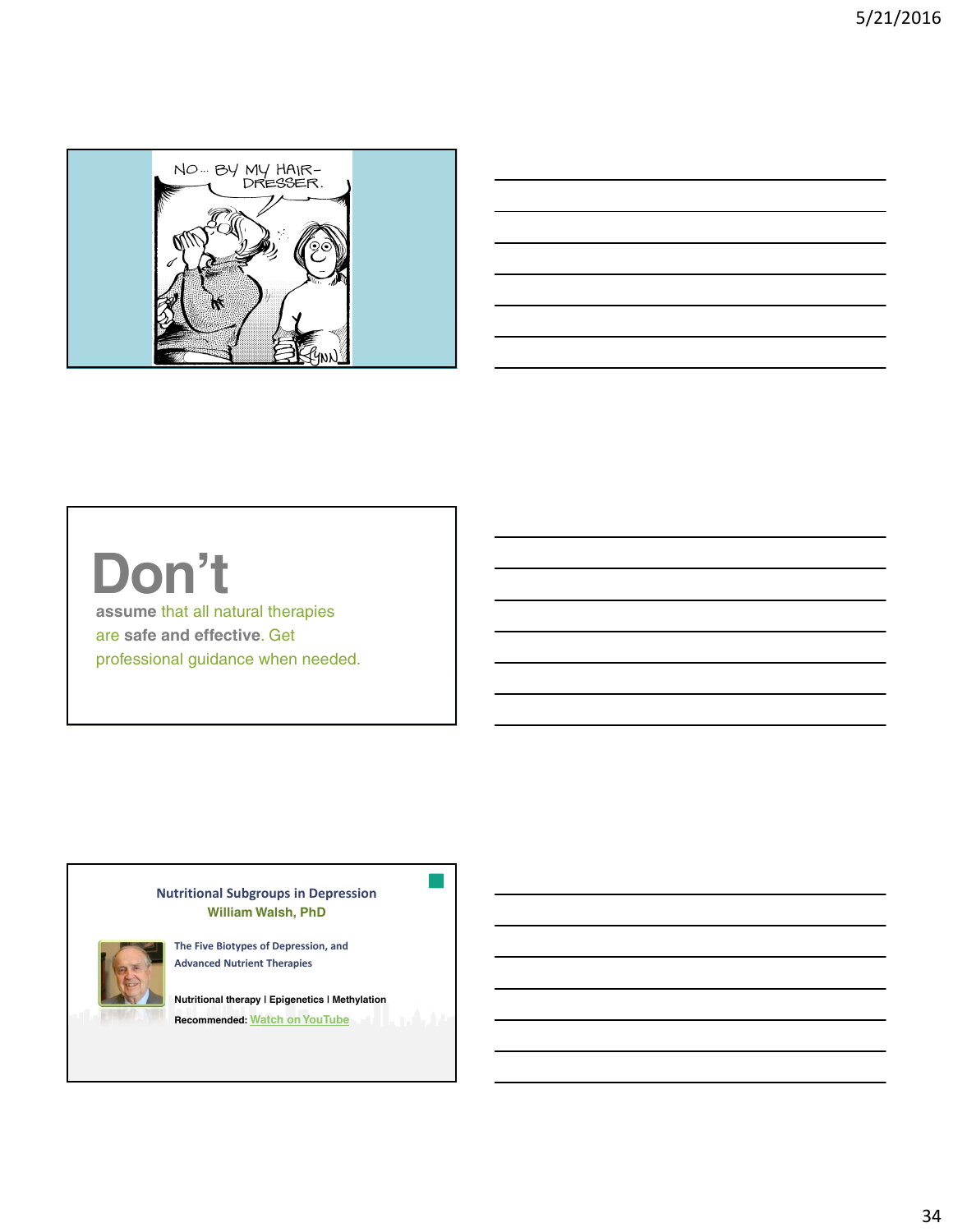#### **Nutrient individuality and needs**



Because of genetic differences in the way our bodies process foods, **most of us are quite deficient in certain nutrients and overloaded in others.** Even with an ideal diet, most of us have certain nutrients that are at very low levels with many times the RDA required to achieve a healthy balance.

#### **Neurotransmitters problems**

Most neurotransmitter problems appear to be genetic in nature and involve abnormal absorption, metabolism or storage of key nutrients. . . Nutrient therapy can be very potent and does not involve side effects, since no molecules foreign to the body are needed. **William Walsh, PhD**

#### **Nutritional imbalances**

#### **The most common nutrients in overload:**



Copper Iron Folic acid Calcium Methionine Manganese Choline Omega-6 fatty acids

**Of course, these same nutrients may be deficient in other persons.**

William Walsh, PhD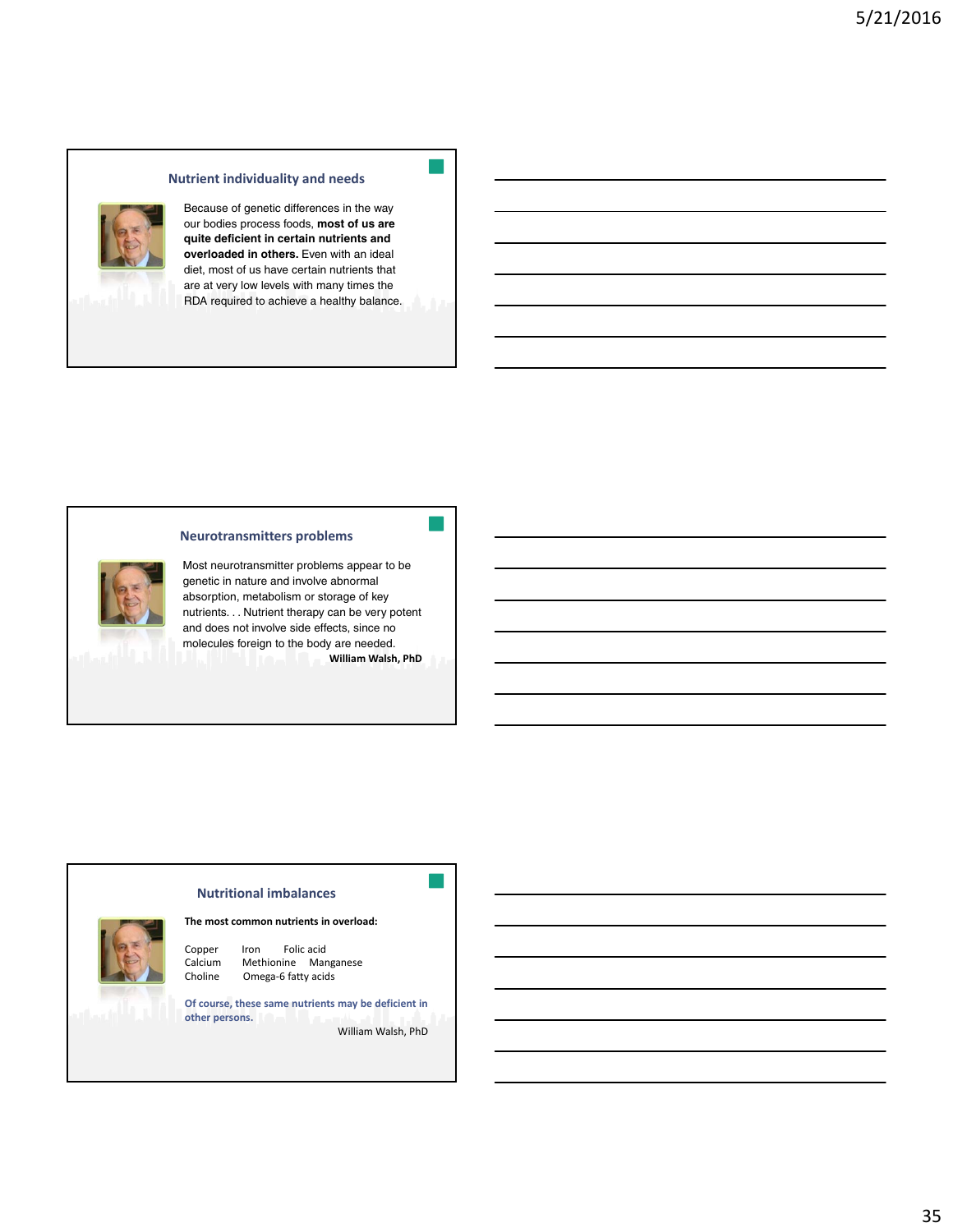

#### **Essential Fatty Acids**

Biochemical individuality also exists with oils, and certain persons are innately low in omega-6 oils.

A review of symptoms and specialized plasma and red-cell-membrane lab tests can identify individual needs.

**William Walsh, PhD**



Gabbay V1, Babb JS, Klein RG et al, A double-blind, placebo-controlled trial of ω-3 fatty acids<br>in Tourette's disorder <u>Pediatrics.</u> 2012 Jun;129(6):e1493-500

#### **Treating bi‐polar disorder with fish oil and inositol**

- New small study: 24 subjects (almost half dropped out)
- Subjects had moderate level of symptoms
- Findings: Fish oil plus inositol worked better than either alone

A randomized clinical trial of high eicosapentaenoic acid omega-3 fatty acids and inositol as<br>monotherapy and in combination in the treatment of pediatric bipolar spectrum disorders: a pilot study<u>!</u><br>Clin Psychiatry, 2015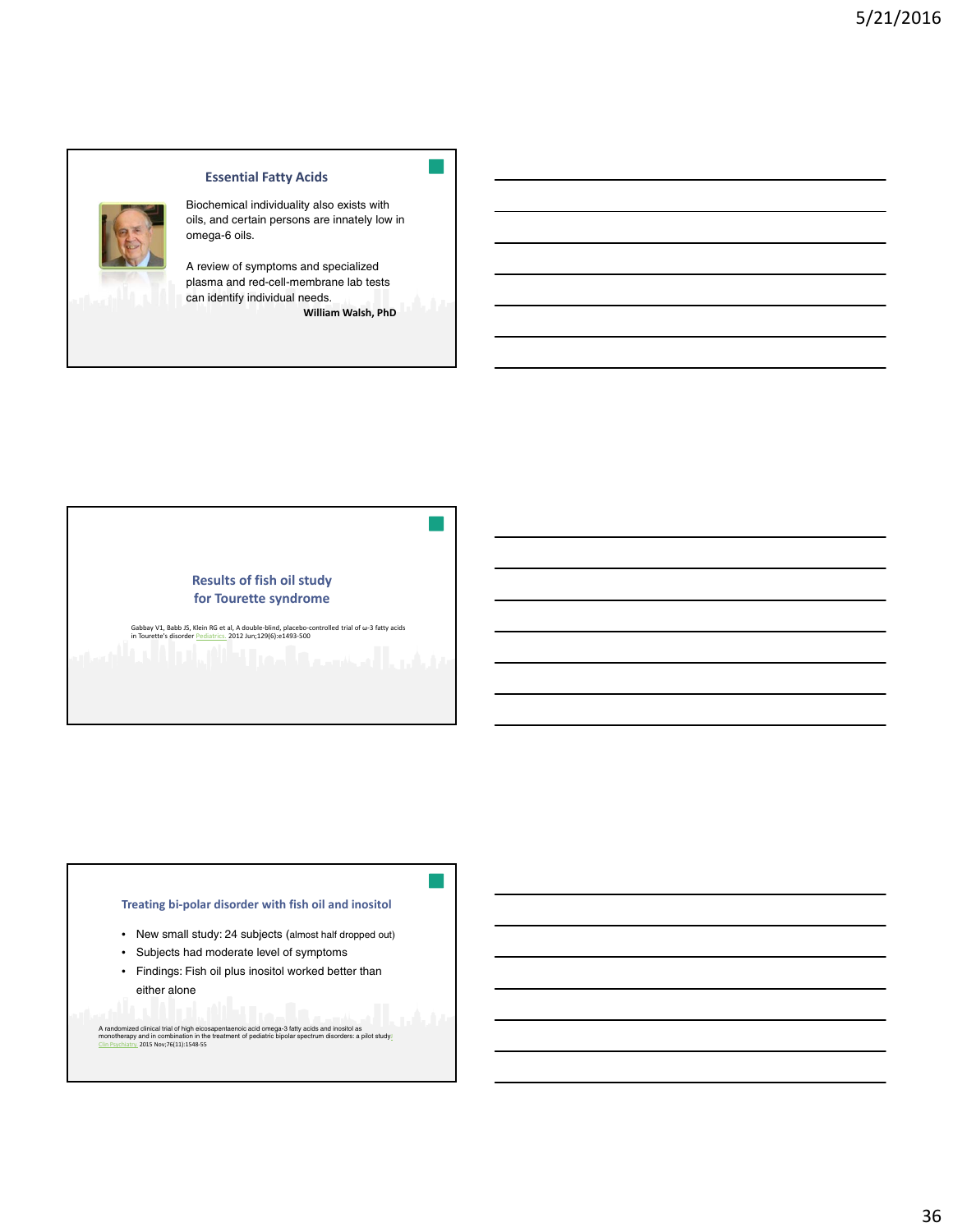

#### **Tips to calm the nervous system**

- Nutrients
- Herbs
- Holistic therapies

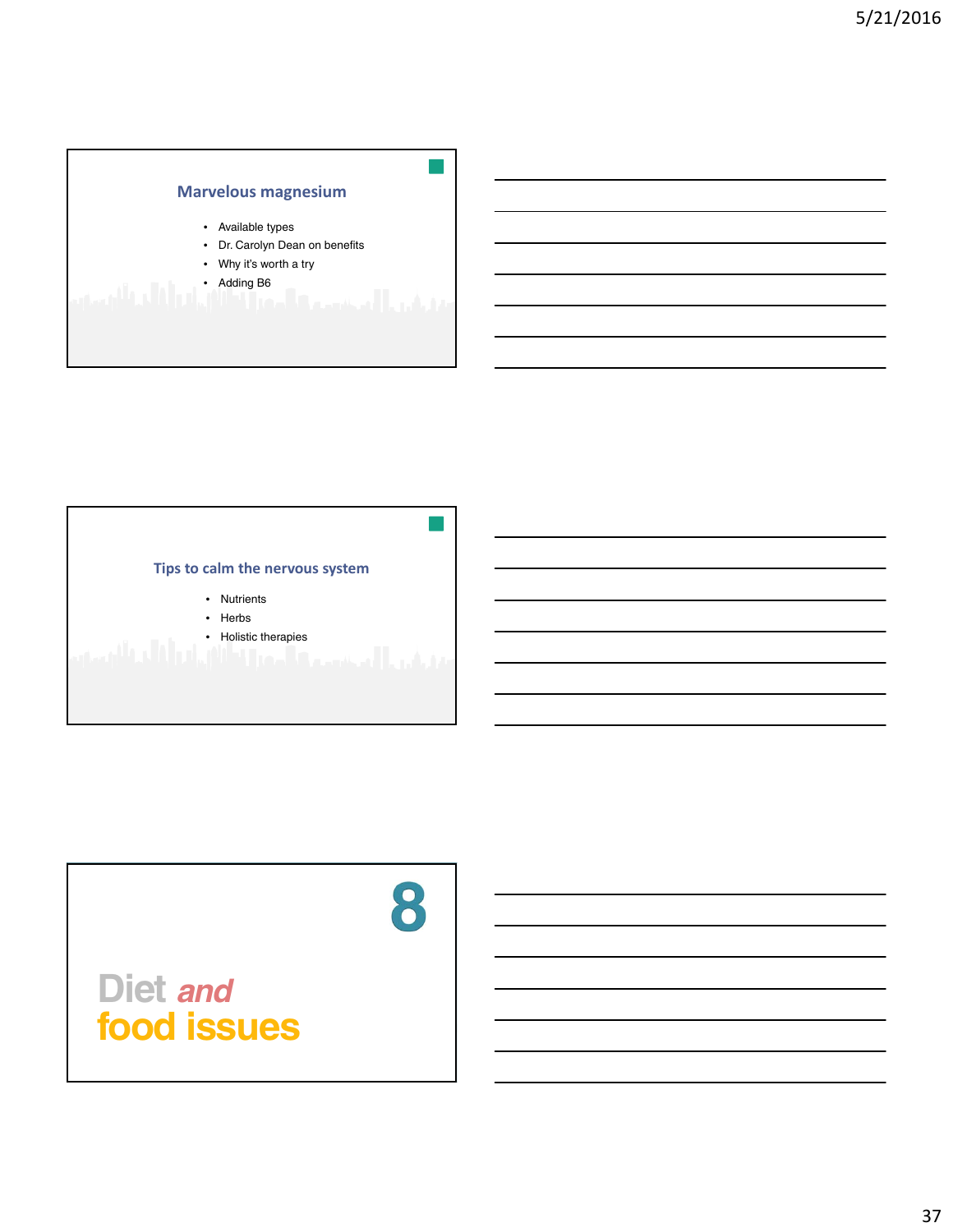#### • Intolerance and food allergy

- Additives
- What's up with gluten?

- Testing for food reactions
- Elimination diet
- Recommendations

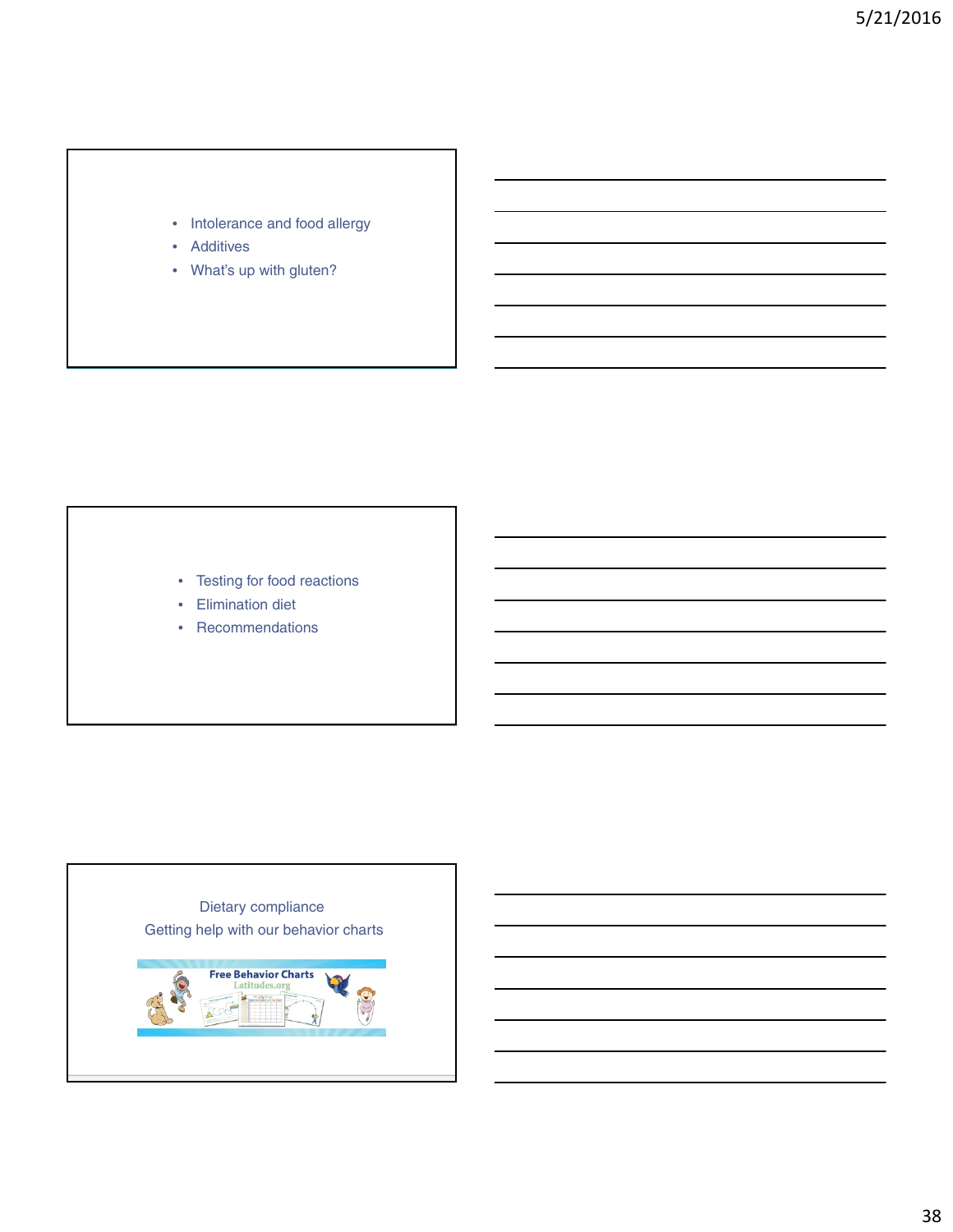## $\overline{O}$

### **Sensory hypersensitivities**

Heat Touch Odors Movement Auditory Visual & Irlen syndrome

> **Electrosensitivity** What we know What you can do